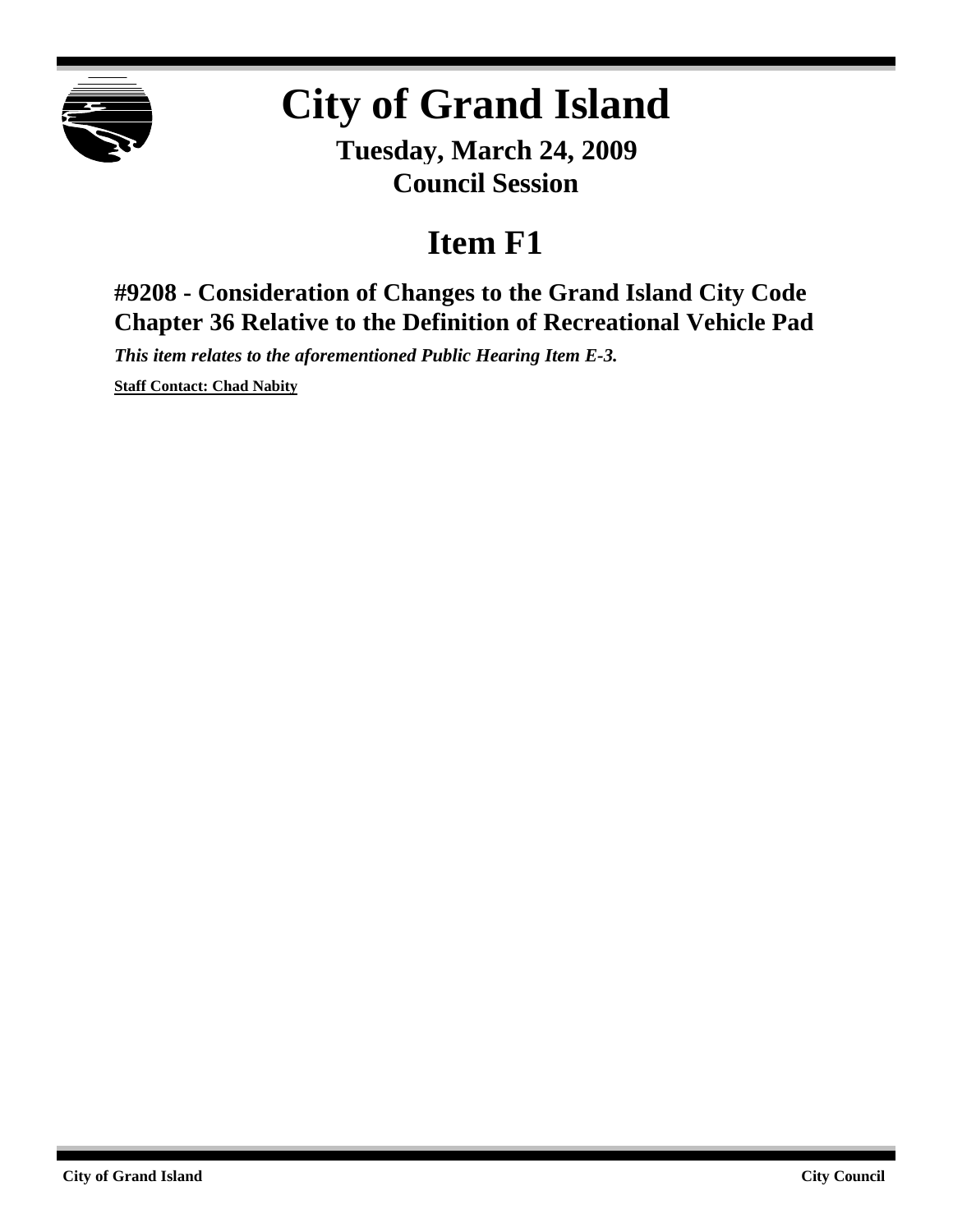#### ORDINANCE NO. 9208

An ordinance to amend Chapter 36 of the Grand Island City Code specifically, to

amend Section 36-8 to add a definition for Recreational Vehicle Pad; to repeal any ordinance or

parts of ordinances in conflict herewith; and to provide for publication in pamphlet form and the

effective date of this ordinance.

#### BE IT ORDAINED BY THE MAYOR AND COUNCIL OF THE CITY OF

#### GRAND ISLAND, NEBRASKA:

SECTION 1. Section 36-8 of the Grand Island City Code is hereby amended to

read as follows:

#### **§36-8. Definitions**

**Abandonment** shall mean to cease or discontinue a use or activity without intent to resume as distinguished from short term interruptions such as during periods of remodeling, maintenance, or normal periods of vacation or seasonal closure.

**Abut, Abutting** shall mean to border on, being contiguous with or have property or district lines in common, including property separated by an alley.

**Access or Access Way** shall mean the place, means, or way by which pedestrians and vehicles shall have safe, adequate and usable ingress and egress to a property or use as required by this chapter.

**Accessory Building** (see Building, accessory)

**Accessory Living Quarters** shall mean living quarters within an accessory building located on the same premises with the main building, for use by temporary guests of the occupant of the premises, such quarters having no kitchen facilities and not rented or otherwise used as a separate dwelling unit.

**Accessory Structure** shall mean a detached subordinate structure located on the same lot with the principal structure, the use of which is incidental and accessory to that of the principal structure.

**Accessory Use** shall mean a use incidental, related, appropriate and clearly subordinate to the main use of the lot or building, which accessory use does not alter the principal use of the subject lot or affect other properties in the district.

**Acreage** shall mean any tract or parcel of land which does not qualify as a farm or development.

**Adjacent** shall mean near, close, or abutting; for example, an Industrial District across the street or highway from a Residential District shall be considered as "Adjacent".

**Adult Cabaret** shall mean cabaret that features go-go dancers, exotic dancers, strippers, male or female impersonators, or similar entertainers.

**Adult Companionship Establishment** shall mean an establishment which provides the service of engaging in or listening to conversation, talk or discussion between an employee of the establishment and a customer, if such service is distinguished or characterized by an emphasis on "specified sexual activities" or "specified anatomical areas."

**Adult Establishment** shall mean any business which offers its patrons services or entertainment characterized by an emphasis on matters depicting, exposing, describing, discussing or relating to "specified sexual activities" or "specified anatomical areas," including, but without limitation, to adult bookstores, adult motion picture theaters, saunas, adult companionship establishments, adult health clubs, adult cabarets, adult novelty businesses, adult motion picture arcades, adult modeling studios, adult hotel or motel, and adult body painting studios.

**Adult Hotel or Motel** shall mean a hotel or motel from which minors are specifically excluded from patronage and wherein material is presented which is distinguished or characterized by an emphasis on matter depicting, describing or relating to "specified sexual activities" or "specified anatomical areas."

> Approved as to Form  $\overline{a}$ March 20, 2009 **¤** City Attorney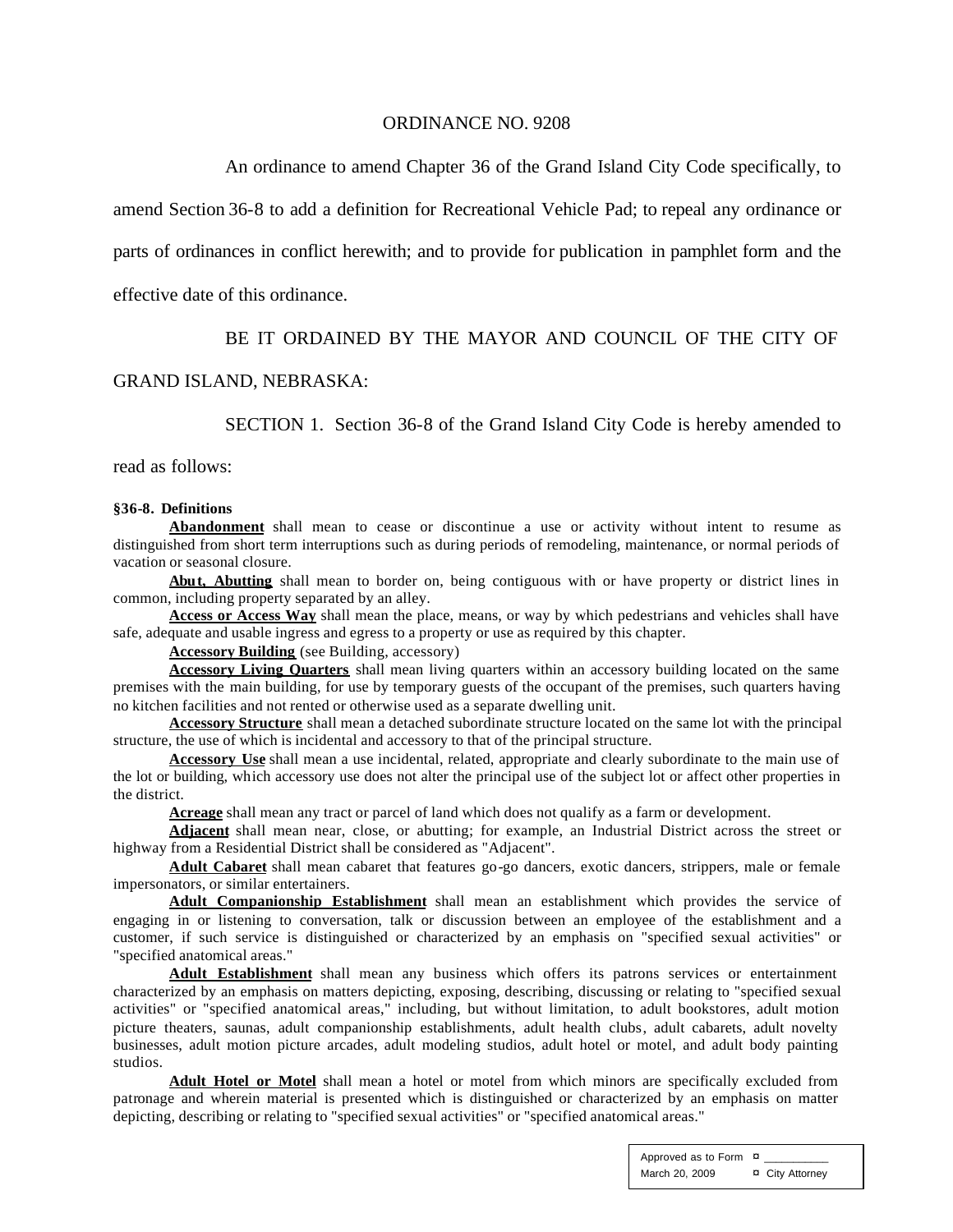**Adult Massage Parlor, Health Club** shall mean a massage parlor or health club which restricts minors by reason of age, and which provides the services of massage, if such service is distinguished or characterized by an emphasis on "specified sexual activities" or "specified anatomical areas."

**Adult Mini-Motion Picture Theater** shall mean a business within an enclosed building with a capacity for less than 50 persons used for presenting visual-media material if such business as a prevailing practice excludes minors by virtue of age, or if said material is distinguished or characterized by an emphasis on the depiction or description of "specified sexual activities" or "specified anatomical areas" for observation by patrons therein.

**Adult Motion Picture Arcade** shall mean any place to which the public is permitted or invited wherein coin or slug-operated or electronically, electrically or mechanically controlled still or motor picture machines, projectors or other image-producing devices are maintained to show images to five or fewer persons per machine at any one time, and where the images so displayed are distinguished or characterized by an emphasis on depicting or describing "specified sexual activities" or "specified anatomical areas."

**Adult Motion Picture Theaters** shall mean a business within an enclosed building with a capacity of 50 or more persons used for presenting visual media material if said business as a prevailing practice excludes minors by virtue of age, or if said material is distinguished or characterized by an emphasis on the depiction or description of "specified sexual activities" or "specified anatomical areas" for observation by patrons therein.

**Adult Novelty Business** shall mean a business which has as a principal activity the sale of devices which simulate human genitals or devices, which are designed for sexual stimulation.

**Adult Sauna** shall mean a sauna which excludes minors by reason of age, or which provides a steam bath or heat bathing room used for the purpose of bathing, relaxation, or reducing, utilizing steam or hot air as a cleaning, relaxing or reducing agent, if the service provided by the sauna is distinguished or characterized by an emphasis on "specified sexual activities" or "specified anatomical areas."

**Aesthetic Zoning** shall mean zoning to accomplish a standard of exterior architectural appeal and/or neighborhood harmony.

**Agricultural and Farm Buildings and Structures** shall mean any building or structure which is necessary or incidental to the normal conduct of a farm including but not limited to residence of the operator, residence of hired men, barns, buildings and sheds for housing livestock, poultry and farm machinery, buildings for the storage or shelter of grain, hay and other crops, silos, windmills and water storage tanks.

**Agricultural Operations** (see "Farming")

**Agriculture** shall mean the use of land for agricultural purposes, of obtaining a profit by raising, harvesting, and selling crops or by the feeding, breeding, management, and sale of, or the produce of, livestock, poultry, fur-bearing animals, or honeybees, or for dairying and the sale of dairy products, or any other agricultural or horticultural use. Agricultural use shall not be construed to include any parcel of land of less than twenty acres or any non-agricultural commercial or industrial development.

**Airport** shall mean any area which is used or is intended to be used for the taking off and landing of aircraft, including helicopters, and any appurtenant areas which are used or are intended to be used for airport buildings or facilities, including open spaces, taxiways, and tie-down areas.

**Airport Hazard Zone** consists of Operation Zones, Approach Zones, Turning Zones and Transition Zones. The outer boundary of the Hazard Zone is composed of a series of connected tangents and simple curves that also constitute the outer boundaries of the Approach and Turning Zones.

**Alley** shall mean a minor public service street or public thoroughfare 20 feet or less in width, through a block of lots primarily for vehicular service access to the rear or side of properties otherwise abutting on another street and to provide access to utility services located therein. Buildings facing an alley shall not be construed as satisfying the requirements of this chapter related to frontage on a dedicated street.

**Alteration** shall mean any change, addition or modification in construction or occupancy of an existing structure.

**Alteration, Structural** (see Structural alteration)

**Amendment** shall mean a change in the wording, context, or substance of this chapter, an addition or deletion or a change in the district boundaries or classifications upon the zoning map.

**Amusement Arcade** shall mean a building or a part of a building where five or more pinball machines, video games, or other similar player-orientated amusement devices are available and are maintained for use.

**Amusement Park** shall mean a facility, primarily outdoors, that may include structures and buildings, where there are various devices for entertainment, including rides, booths for the conduct of games or sale of items, buildings for shows and entertainment, and restaurants and souvenir sales.

**Animal Hospital** shall mean a place where animals or pets are given medical or surgical treatment and are cared for during the time of such treatment. Use as a kennel shall be limited to short-time boarding and shall be only incidental to such hospital use.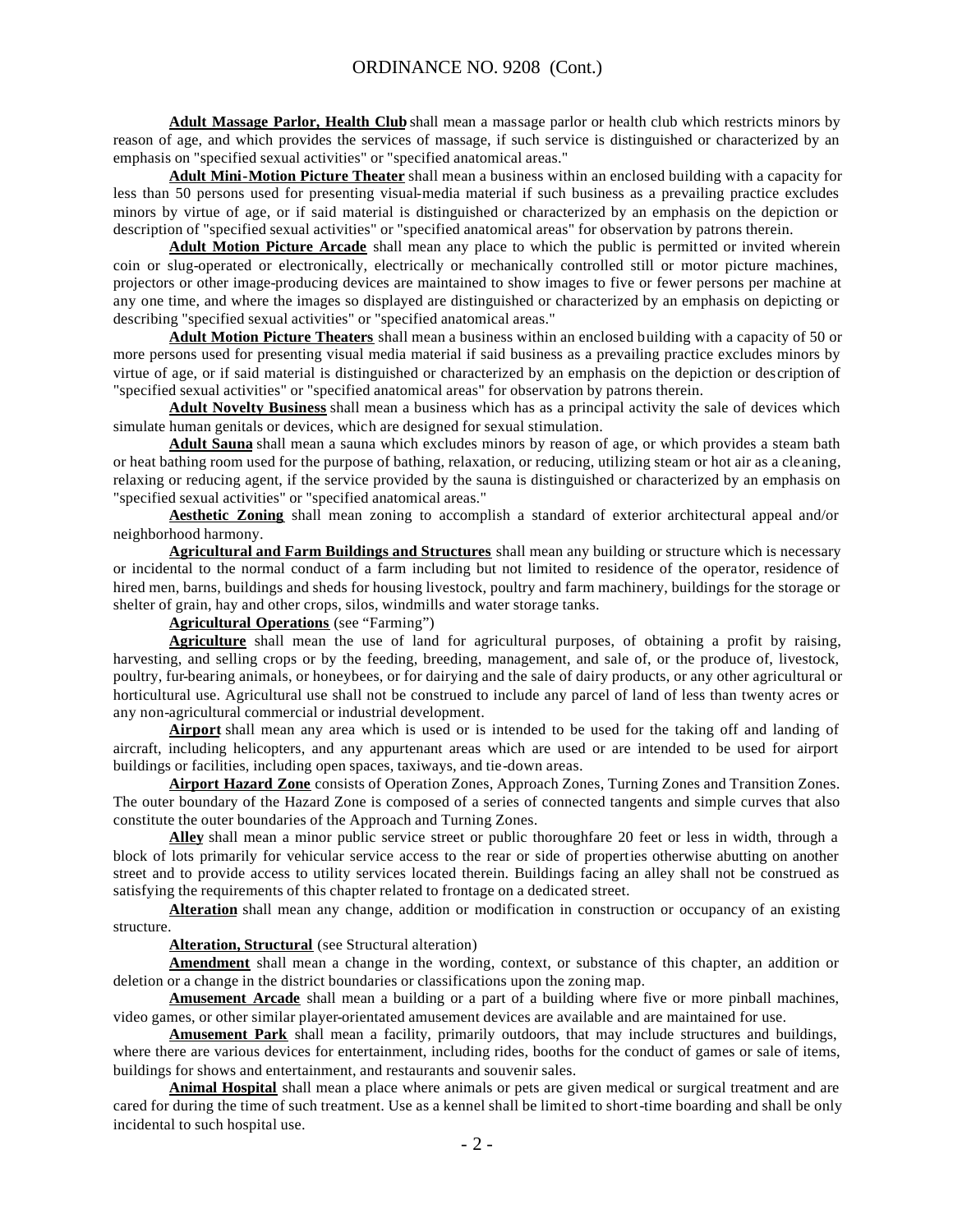**Animals, Domestic** (see Household pet)

**Animal Unit** (see Livestock Feeding Operation)

**Animals, Farm** shall mean livestock associated with agricultural operation, commonly kept or raised as a part of a agricultural operation including but not limited to horses, cattle, sheep, swine, goats, chickens and turkeys. **Antenna** see definition in §36-169 of this chapter.

**Antique Shops** shall mean a place offering primarily antiques for sale. An antique for the purpose of this chapter shall be a work of art, piece of furniture, decorative object, or the like, of belonging to the past, at least 30 years old.

**Apartment** shall mean a room or a suite of rooms within an apartment house or multiple family dwelling arranged, intended or designed for a place of residence of a single family or group of individuals living together as a single housekeeping unit. (Also, see Dwelling Unit.)

**Apartment House** (see Dwelling, multiple family)

**Appearance** shall mean the outward aspect visible to the public.

**Appropriate** shall mean the sympathetic, or fitting, to the context of the site and the whole community.

**Appurtenances** shall mean the visible, functional objects accessory to and part of buildings.

**Architectural Character** see Architectural Concept

**Architectural concept** shall mean the basic aesthetic idea of a building, or group of buildings or structures, including the site and landscape development that produces the architectural character.

**Architectural feature** shall mean a prominent or significant part or element of a building, structure, or site. Architectural features may include special lines, massing, and/or texture.

(A) **Lines** shall mean visual elements of the building, either within the façade or on the building edge, which are in a linear form either horizontally or vertically and may be composed of masonry, glass, or other related materials.

(B) **Mass** shall pertain to the volume, bulk of a building or structure.

(C) **Texture** shall mean the quality of a surface, ranging from mirror finish, smooth, to coarse and unfinished.

**Architectural style** shall mean the characteristic form and detail, as of buildings of a particular historic period.

**Artisan Production Shop** shall mean a building or portion thereof used for the creation of original handmade works of art or craft items by more than three but less than six artists or artisans, as either a principal or accessory use.

**Artist Studio** shall mean a place designed to be used, or used as, both a dwelling place and a place of work by an artist, artisan, or craftsperson, including persons engaged in the application, teaching, or performance of fine arts such as, but not limited to, drawing, vocal or instrumental music, painting, sculpture, and writing.

**Attached Permanently** shall mean attached to real estate in such a way as to require dismantling, cutting away, unbolting from permanent foundation or structural change in such structure in order to relocate it to another site.

**Attractive** shall mean having qualities that arouse interest and pleasure in the observer.

**Automatic Teller Machine (ATM)** shall mean an automated device that performs banking or financial functions at a location remote from the controlling financial institution.

**Automobile Wrecking Yard** see Salvage Yard as defined herein.

**Ballroom** shall mean a place or hall used for dancing, other than those listed under the definition of "Adult Cabaret". Ballrooms may also be used for reunions, weddings and receptions.

**Bar** shall mean any establishment whose principal business is serving alcoholic beverages at retail for consumption on the premises. (Also, see Nightclub.)

**Beacon** shall mean any light with one or more beams directed into the atmosphere or directed at one or more points not on the same zone lot as the light source; also, any light with one or more beams that rotate or move.

**Bed and Breakfast Inn** shall mean a house, or portion thereof, where short-term lodging rooms and meals are provided. The operator of the inn shall live on the premises.

**Bedroom** shall mean a room within a dwelling unit planned and intended for sleeping, separable from other rooms by a door or doorway.

**Berm** shall mean a raised form of earth to provide screening or to improve the aesthetic character.

**Best Interests of Community** shall mean interests of the community at large and not interest of the immediate neighborhood.

**Billboard** shall mean an outdoor advertisement sign which directs attention to a business commodity, service, or entertainment conducted, sold, or offered elsewhere than upon the premises where such sign is located or to which it is affixed.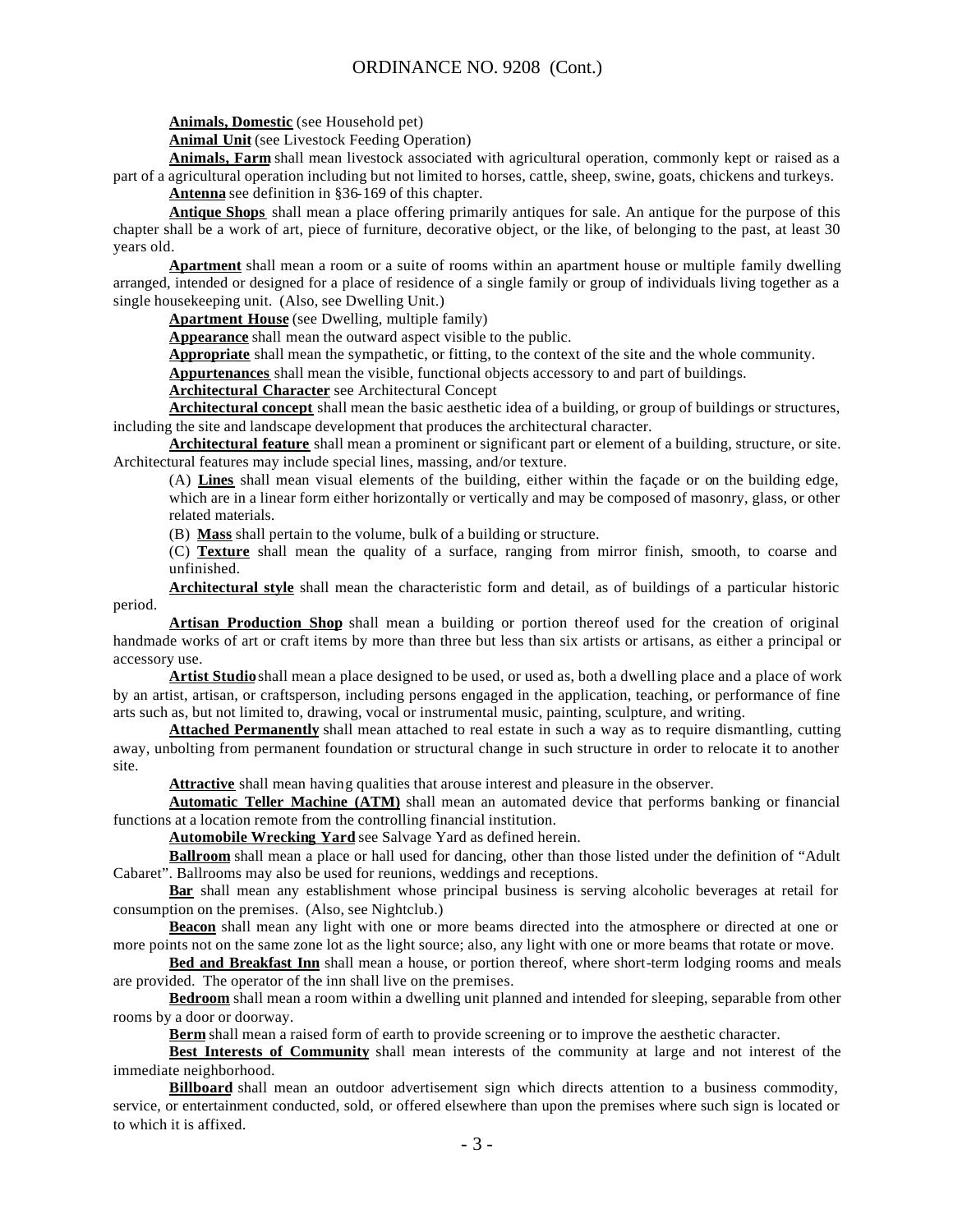**Block** shall mean a parcel of land platted into lots and bounded by public streets or by waterways, right-ofways, unplatted land, City-County boundaries, or adjoining property lines.

**Block Frontage** shall mean that section of a block fronting on a street between two intersecting streets or other block boundary.

**Board of Adjustment** shall mean that board that has been created by the city and which has the statutory authority to hear and determine appeals, interpretations of, and variances to the zoning regulations.

**Boarding or Rooming House** shall mean a building containing a single dwelling unit and provisions for not more than five (5) guests, where lodging is provided with or without meals for compensation.

**Brew-on Premises Store** shall mean a facility that provides the ingredients and equipment for a customer to use to brew malt liquor at the store. Brew-on-premises stores do not include the sale of intoxicating liquor, unless the owner of the brew-on-premises store holds the appropriate liquor license.

**Brew Pub** shall mean a restaurant or hotel which includes the brewing of beer as an accessory use. The brewing operation processes water, malt, hops, and yeast into beer or ale by mashing, cooking, and fermenting. By definition, these establishments produce no more than 10,000 barrels of beer or ale annually. The area, by definition, used for brewing, including bottling and kegging, shall not exceed 25 percent of the total floor area of the commercial space.

**Brewery** shall mean an industrial use that brews ales, beers, meads and/or similar beverages on site. Breweries are classified as a use that manufactures more than 10,000 barrels of beverage (all beverages combined) annually.

(A) **Brewery, Craft** shall mean a brew pub or a micro brewery.

(B) **Brewery, Micro** shall mean a facility for the production and packaging of malt beverages of low alcoholic content for distribution, retail or wholesale, on or off premises, with a capacity of not more than 10,000 barrels per year. The development may include other uses such as standard restaurant, bar, or live entertainment as otherwise permitted in the zoning district.

**Broadcasting Tower** shall mean a structure for the transmission or broadcast of radio, television, radar, or microwaves which exceeds the maximum height permitted in the district in which it is located; provided, however, that noncommercial radio towers not exceeding one hundred (100) feet in height shall not be considered broadcast towers.

**Buffer** shall mean a strip of land established to protect one type of land use from another incompatible land use or between a land use and a private or public road. (Also, see Screening.)

**Buffer Zone** shall mean an area of land that separates two zoning districts and/or land uses that acts to soften or mitigate the effects of one use on the other.

**Building** shall mean any structure built and maintained for the support, shelter or enclosure of persons, animals, chattels, or property of any kind, but shall not include temporary buildings as defined in "Structure, Temporary". Operable and licensed trailers, with wheels, shall not be considered as buildings.

**Building Accessory** shall mean any detached subordinate building that serves a function customarily incidental to that of the main building or main use of the premises. Customary accessory building includes farm buildings, garages, carports, and small storage sheds.

**Building, Area of** shall mean the sum in square feet of the ground areas occupied by all buildings and structures on a lot.

**Building Code** shall mean the various codes of the City that regulate construction and requires building permits, electrical permits, mechanical permits, plumbing permits, and other



BUILDING HEIGHT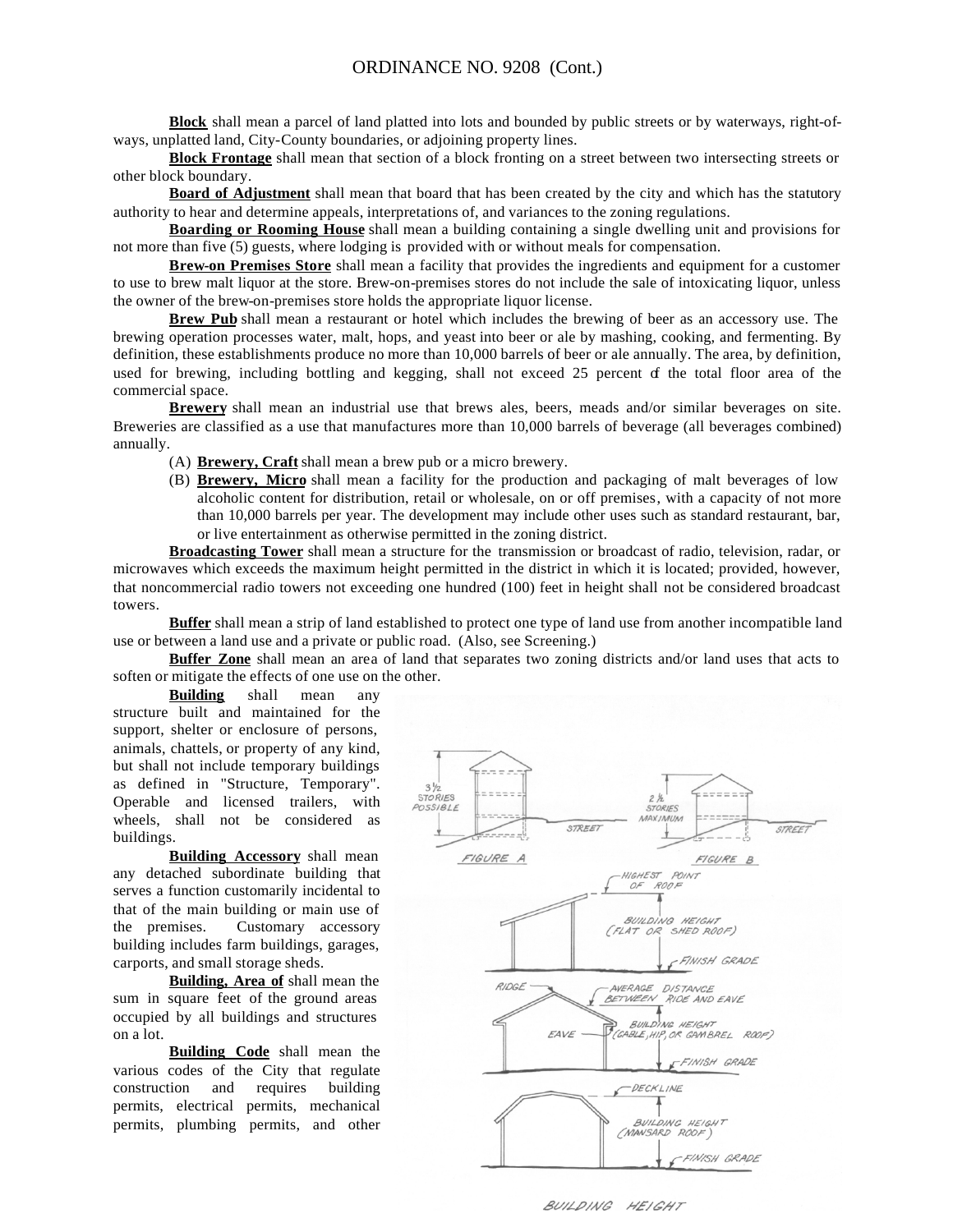permits to do work regulated by the adopted building code of the City, and other codes adopted by the City that pertain to building construction.

**Building, Height** shall mean the vertical distance measured from the centerline of the improved street to the highest point of a roof surface, if a flat roof, to the deck line of mansard roofs, and to the mean height level between eaves and ridge for gable, hip, and gambrel roofs.

**Building Inspector** shall mean the building inspectors for the City of Grand Island, Nebraska.

**Building Principal** shall mean a building within which the main or primary use of the lot or premises is located. (Also, see Use, Principal.)

**Building Setback Line** shall mean the minimum of distance as prescribed by this chapter between any property line and the closed point of the building wall line or face of any building or structure related thereto.

**Campground** shall mean a parcel of land intended for the temporary occupancy of tents, campers, and major recreational vehicles and which primary purpose is recreational, having open areas that are natural in character.

**Car Wash** shall mean a building or structure or an area of land with machine or hand operated facilities for the cleaning, washing, polishing, or waxing of motor vehicles, not including semi-trailer tractors, buses, and commercial fleets.

**Car Wash, Industrial** shall mean a mechanical facility for the washing, waxing and vacuuming of heavy trucks and buses.

**Carport** shall mean a permanent roofed structure with not more than two (2) enclosed sides used or intended to be used for automobile shelter and storage.

**Cellar** shall mean a building space having more than one-half (1/2) of its height below the average adjoining grade lines.

**Cemetery** shall mean land used or intended to be used for the burial of the dead and dedicated for such purposes, including columbariums, crematoriums, and mausoleums.

**Channel** shall mean the geographical area within either the natural or artificial banks of a watercourse or drainageway.

**Charitable** shall mean a public or semi-public institutional use of a philanthropic, charitable, benevolent, religious, or eleemosynary character, but not including sheltering or caring of animals.

**Child Care Center** shall mean a facility licensed to provide child care for thirteen (13) or more children. In addition to these regulations, Child Care Centers shall meet all requirements of the State of Nebraska.

**Church, Storefront** shall mean a religious facility contained within a store or similar structure not typically used for religious activities that are now used as a meeting place for a congregation. Structures adapted for congregations including barns, stores, warehouses, old public buildings, and single-family dwellings.

**City** shall mean the City of Grand Island, Nebraska.

**Clear View Zone** shall mean the area of a corner lot closest to the intersection that is kept free of visual impairment to allow full view of both pedestrian and vehicular traffic. (Also see Sight Triangle.)

**Club** shall mean an association of persons (whether or not incorporated), religious or otherwise, for a common purpose, but not including groups which are organized primarily to render a service carried on as a business for profit.

**Cluster Development** shall mean a development designed to concentrate buildings in specific areas on a site to allow the remaining land to be used for recreation, common open space, and the preservation of environmentally sensitive areas.

**Code** shall mean the Grand Island City Code.

**Coffee Kiosk** shall mean a retail food business in a freestanding building that sells coffee, or other beverages, and remade bakery goods from a drive-through window to customers seated in their automobiles for consumption off the premises and that provides no indoor or outdoor seating.

**Cohesiveness** shall mean the unity of composition between design elements of a building and/or a group of buildings and the landscape development. **Example of a Cluster Subdivision**

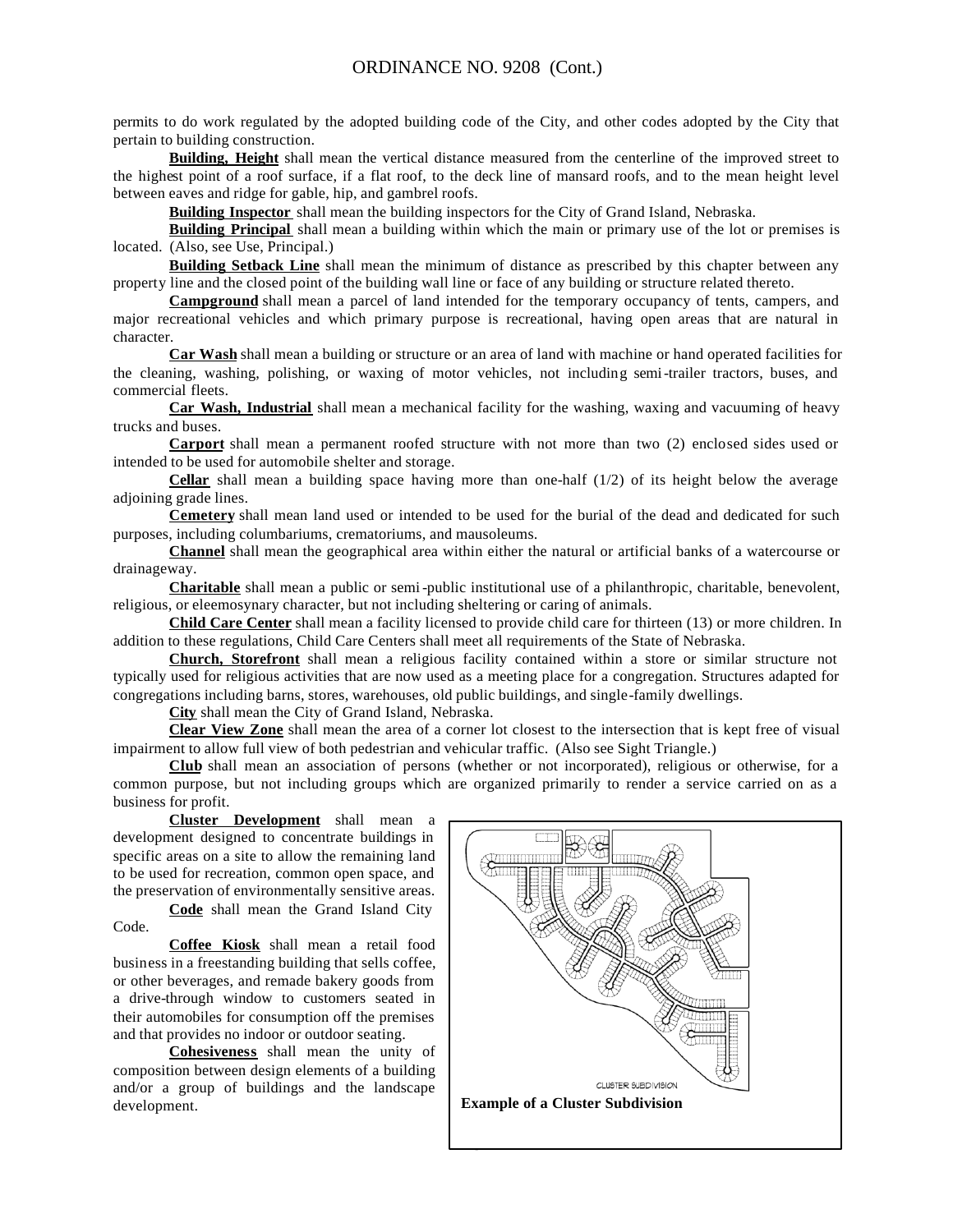**Commercial Feeding Operation** (See Livestock Feeding Operation)

**Commission** shall mean the Hall County Regional Planning Commission.

**Common Area or Property** shall mean a parcel or parcels of land, together with the improvements thereon, the use and enjoyment of which are shared by the owners of the individual building sites in a Planned Development or condominium development.

**Community Center** shall mean a place, structure, or other facility used for and providing religious, fraternal, social, and/or recreational programs generally open to the public and designed to accommodate and serve various segments of the community.

**Community Sanitary Sewer System** shall mean an approved central sewer collecting system, meeting state and county requirements, available to each platted lot and discharging into a treatment facility. This does not include individual septic systems.

**Community Water Supply System** shall mean a public water supply system which serves at least fifteen service connections used by year round residents or uses, or regularly serves 25 or more year round residents or uses.

**Compatibility** shall mean harmony in the appearance of two or more external design features in the same vicinity.

**Compatible Uses** shall mean a land use which is congruous with, tolerant of, and has no adverse effects on existing neighboring uses. Incompatibility may be affected by pedestrian or vehicular traffic generation, volume of goods handled and environmental elements such as noise, dust, odor, air pollution, glare, lighting, debris generated, contamination of surface or ground water, aesthetics, vibration, electrical interference, and radiation.

**Comprehensive Development Plan** shall mean the Comprehensive Development Plan of Grand Island, Nebraska as adopted by the City Council, setting forth policies for the present and foreseeable future community welfare as a whole and meeting the purposes and requirements set forth in state statutes.

**Conditional Use** shall mean a use where allowed by the district regulations, that would not be appropriate generally throughout the zoning district without restrictions, but which, if controlled as to number, size, area, location, relationship to the neighborhood or other minimal protective characteristics would not be detrimental to the public health, safety, and general welfare.

**Conditional Use Permit** shall mean a permit issued by the City Council that authorizes the recipient to make conditional use of property in accordance with the provisions of Article 6 and any additional conditions placed upon, or required by said permit.

**Condominium** shall be as defined in state statutes, whereby four or more apartments are separately offered for sale.

**Confinement** shall mean totally roofed buildings, which may be open-sided (for ventilation purposes only) or completely enclosed on the sides, wherein animals or poultry are housed over solid concrete or dirt floors, or slatted (partially open) floors over pits or manure collection areas in pens, stalls, cages, or alleys, with or without bedding materials and mechanical ventilation. The word "confinement" shall not mean the temporary confined feeding of livestock during seasonal adverse weather.

**Conflicting Land Use** shall mean the use of property which transfers over neighboring property lines negative economic, or environmental effects, including, but not limited to, noise, vibration, odor, dust, glare, smoke, pollution, water vapor, mismatched land uses and/or density, height, mass, mismatched layout of adjacent uses, loss of privacy, and unsightly views.

**Congregate Care Facility** shall mean a long-term care facility exclusively for persons 60 years of age or older, and which shall include, without limitation, common dining, social and recreational features, special safety and convenience features designed for the needs of the elderly, such as emergency call systems, grab bars and handrails, special door hardware, cabinets, appliances, passageways, and doorways designed for residents including: meal services, transportation, housekeeping, linen, and organized social activities.

**Congregate Housing** shall mean a residential facility for four or more persons fifty-five (55) years of age or over, their spouses, or surviving spouses, providing living and sleeping facilities including meal preparation, dining areas, laundry services, room cleaning and common recreational, social, and service facilities for the exclusive use of all residents including resident staff personnel who occupy a room or unit in the residential facility.

**Conservation** shall mean the protection and care that prevents destruction or deterioration of historical or otherwise significant structures, buildings or natural resources.

**Conservation Area** shall mean environmentally sensitive and valuable lands protected from any activity that would significantly alter their ecological integrity, balance or character, except in overriding public interest, including but not limited to: wetlands, floodways, flood plains, drainage ways, river or stream banks, and areas of significant biological productivity or uniqueness.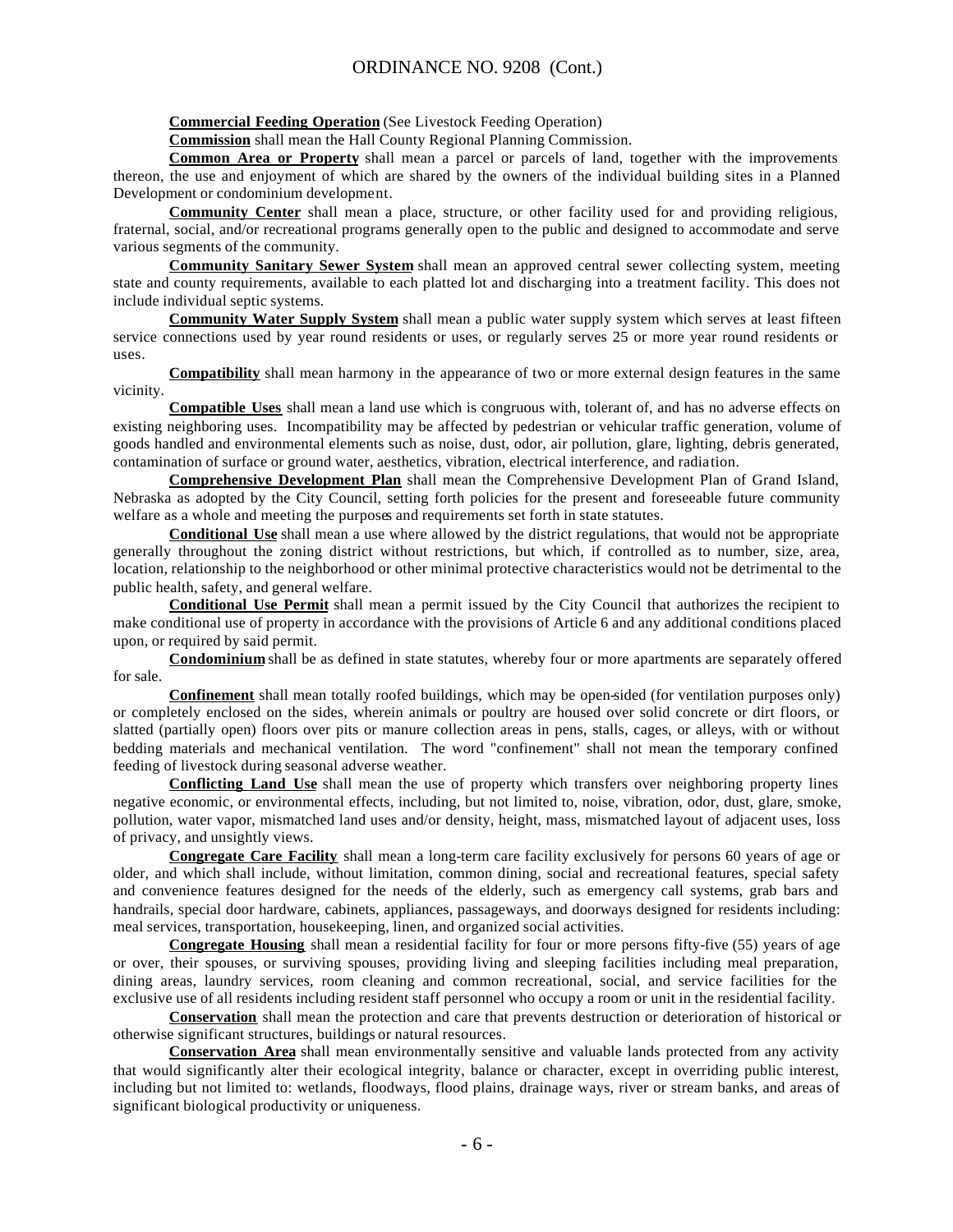**Conservation Easement** shall mean an easement granting a right or interest in real property that is appropriate to retaining land or water areas predominantly in their natural, scenic, open, or wooded condition and retaining such areas as suitable habitat for fish, plants, or wildlife, or maintaining existing land uses or preserving the ability said land to be used for specific purposes such as on site wastewater treatment systems.

**Convenience Store** shall mean a one-story, retail store that is designed and stocked to sell primarily food, beverages, and other household supplies to customers who purchase only a relatively few items (in contrast to a "supermarket.") It is dependent on, and is designed to attract and accommodate large volumes of stop-and-go traffic. (Also, see self-service Station.)

**Contiguous** shall mean the same as "Abut".

**Copy Center** shall mean a retail establishment that provides duplicating services using photocopying, blueprint, and offset printing equipment, and may include the collating and binding of booklets and reports.

**Country Club** shall mean a land area and buildings containing golf courses, riding arenas, fishing or hunting facilities and/or similar facilities, a clubhouse, and customary accessory uses, open only to members and their guests.

**Court** shall mean an open, unoccupied space, other than a yard, on the same lot with a building or buildings and abounded on three (3) or more sides by such buildings.

**Cul-de-Sac** shall mean a short public way that has only one outlet for vehicular traffic and terminates in a vehicular turn-around.

**Curve Lot** see "Lot, Curve".

**Dairy Farm** shall mean any place or premises upon which milk is produced for sale or other distribution.

**Density** shall mean the number of dwelling units per acre of land allowable on a given tract or parcel of

land.

**Detention Cell** shall mean a facility for the temporary storage of stormwater runoff.

**Developer** shall mean any person, corporation, partnership, or entity that is responsible for any undertaking that requires a building or zoning permit, conditional use permit or sign permit.

**Development** shall mean any manmade change to improved or unimproved real estate, including but not limited to buildings or other structures, mining, dredging, filling, grading, paving, excavation, or drilling operations for which necessary permits may be required.

**Development Concept Plan** (See Site Plan.)

**Development Review** shall mean the review, by the city of subdivision plats, site plans, rezoning requests, or permit review.

**District** shall mean any defined area within the jurisdiction of the governmental entity that is designed to allow specific uses and structures as defined in the corresponding textual portion of the regulation.

**Dog Kennel** (See Kennel, commercial; and Kennel, private.)

**Domestic Animals** (See Household Pet.)

**Downzoning** shall mean a change in zoning classification of land to a less intensive or more restrictive district such as from commercial district to residential district or from a higher density to a lower density residential district.

**Drive-In Facility** shall mean an establishment where customers can be served without leaving the confinement of their vehicle.

**Driveway** shall mean any vehicular access to an off-street parking or loading facility.

**Dump** shall mean a place used for the disposal, abandonment, discarding by burial, incineration, or by any other means for any garbage, sewage, trash, refuse, rubble, waste material, offal or dead animals. Such use shall not involve any industrial or commercial process.

**Duplex** shall mean the same as "Dwelling, Two (2) Family".

**Dwelling** Any building or portion thereof which is designed and used exclusively for single family residential purposes.

**Dwelling, Farmstead** shall mean any single family dwelling unit / residence associated with a farming operation either on a separate tract of land or located as a part of the larger operation area.

**Dwelling, Manufactured Home** A factory-built structure which is to be used as a place for human habitation, which is not constructed or equipped with a permanent hitch or other device allowing it to be moved other than to a permanent site, which does not have permanently attached to its body or frame any wheels or axles, and which bears a label certifying that it was built in compliance with standards promulgated by the United States Department of Housing and Urban Development.

**Dwelling, Modular** (Is considered a conventional type single-family dwelling). Any prefabricated structure, used for dwelling purposes, moved on to a site in an essentially complete constructed condition, in one or more parts, and when completed is a single family unit on a permanent foundation, attached to the foundation with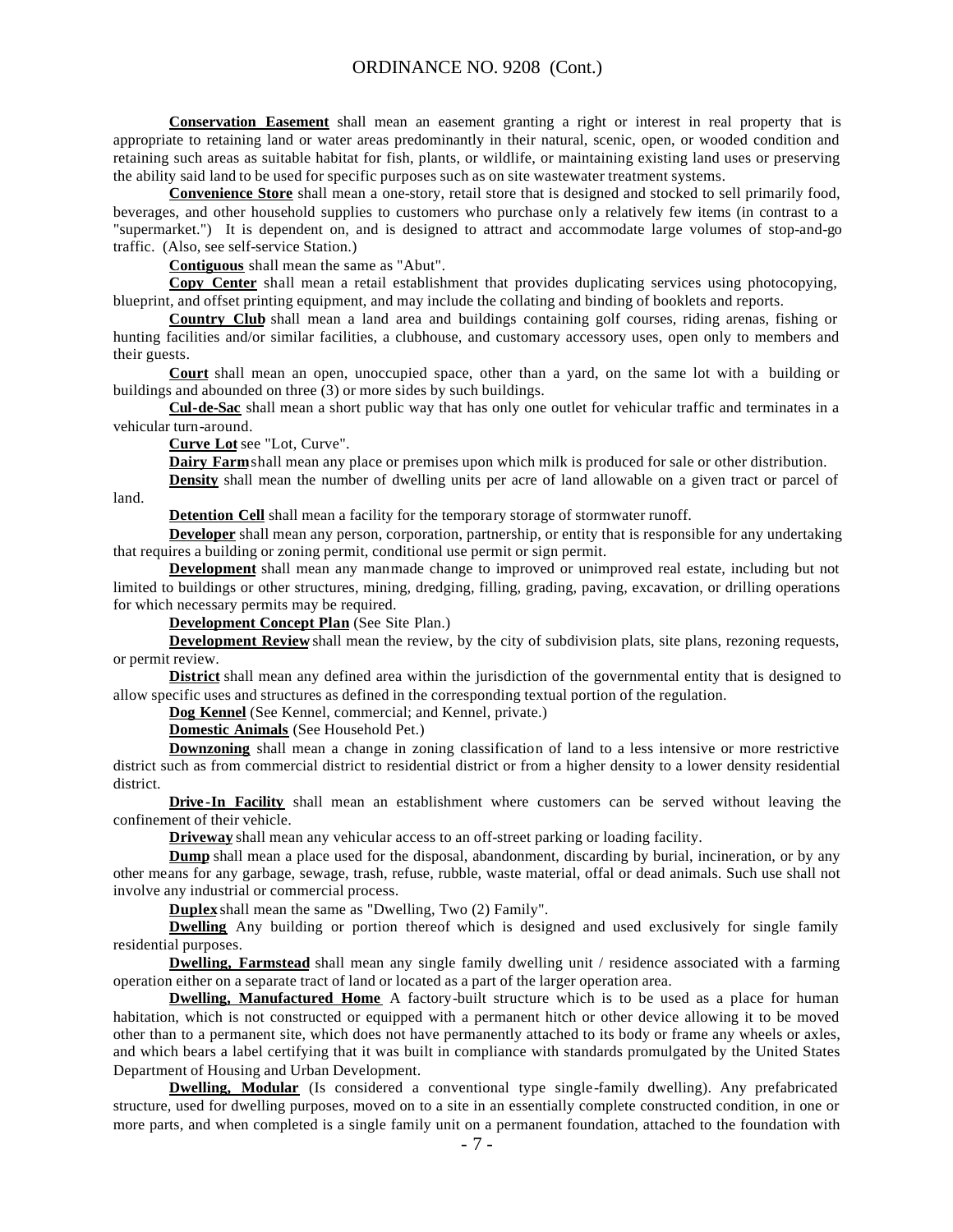permanent connections. To be a modular home it shall meet or be equivalent to the construction criteria as defined by the Nebraska State Department of Health and Human Services under the authority granted by Section 71-1555 through 71-1567 Revised Statutes of Nebraska 1943, in addition to any amendments thereto.

**Dwelling, Multiple** shall mean a building or buildings designed and used for occupancy by three (3) or more families, all living independently of each other and having separate kitchen and toilet facilities for each family.

**Dwelling, Seasonal** shall mean a dwelling designed and used as a temporary residence and occupied less than six months in each year.

**Dwelling, Single Family** is a building having accommodations for or occupied exclusively by one family which meet all the following standards:

- (A) The home shall have no less than nine hundred (900) square feet of floor area, above grade, for single story construction;
- (B) The home shall have no less than an eighteen (18) foot exterior width;
- (C) The roof shall be pitched with a minimum vertical rise of two and one-half (2 1/2) inches for each twelve (12) inches of horizontal run;
- (D) The exterior material is of a color, material and scale comparable with those existing in residential sitebuilt, single family construction;
- (E) The home shall have a non-reflective roof material that is or simulates asphalt or wood shingles, tile, or is a standing seam residential grade steel material, or rock;
- (F) The home shall be placed on a continuous permanent foundation and have wheels, axles, transporting lights, and removable towing apparatus removed, and
- (G) The home shall meet and maintain the same standards that are uniformly applied to all single-family dwellings in the zoning district.
- (H) Permanent foundation: continuous perimeter base on which building rests to be constructed from either poured concrete, laid masonry block, brick or all-weather wood foundation on a footing to be placed a minimum of thirty-six (36) inches below the final ground level.

**Dwelling, Single-Family (Attached)** shall mean a one-family dwelling unit that is attached to one additional single-family dwelling. Said dwelling units are separated by an unpierced common wall through the structure that also sits along the property line separating ownership of the structure.

**Dwelling, Two (2) Family** shall mean a building designed or used exclusively for the occupancy of two (2) families living independently of each other and having separate kitchen and toilet facilities for each family.

**Dwelling Unit** One room, or rooms connected together, constituting a separate, independent housekeeping establishment for owner occupancy or lease on a weekly, monthly, or longer basis, and physically separate from any other rooms or dwelling units which may be in the same structure, and containing independent cooking, toilet and sleeping facilities.

**Easement** shall mean a right to use a parcel of land, granted to the general public, utility, corporation or person(s) for a specific purpose or purposes.

**Educational Institution** shall mean a public or nonprofit institution or facility which conducts regular academic instruction at preschool, kindergarten, elementary, secondary, and collegiate levels, including graduate schools, universities, junior colleges, trade schools, nonprofit research institutions and religious institutions. Such institutions must either: (1) Offer general academic instruction equivalent to the standards established by the State Board of Education; or (2) Confer degrees as a college or university or undergraduate or graduate standing; or (3) Conduct research; or (4) Give religious instruction. Private schools, academies, or institutes incorporated or otherwise, which operate for a profit, commercial, or private trade schools are not included in this definition.

**Eleemosynary Institution** shall mean any building or group of buildings devoted to and supported by charity.

**Encroachment** shall mean an advancement or intrusion beyond the lines or limits as designated and established by this chapter, and to infringe or trespass into or upon the possession or right of others without permission.

**Enlargement** shall mean the expansion of a building, structure, or use in volume, size, area, height, length, width, depth, capacity, ground coverage, or in number.

**Environmentally Controlled Housing** shall mean any livestock operation meeting the definition of a Livestock Feeding Operation (LFO) and is contained within a building which is roofed, and may or may not have open sides and contains floors which are hard surfaced, earthen, slatted or other type of floor. The facility is capable of maintaining and regulating the environment in which the livestock are kept.

**Erected** shall mean constructed upon or moved onto a site.

**Existing and Lawful** shall mean the use of a building, structure, or land was in actual existence, operation, and use, as compared to the use being proposed, contemplated, applied for, or in the process of being constructed or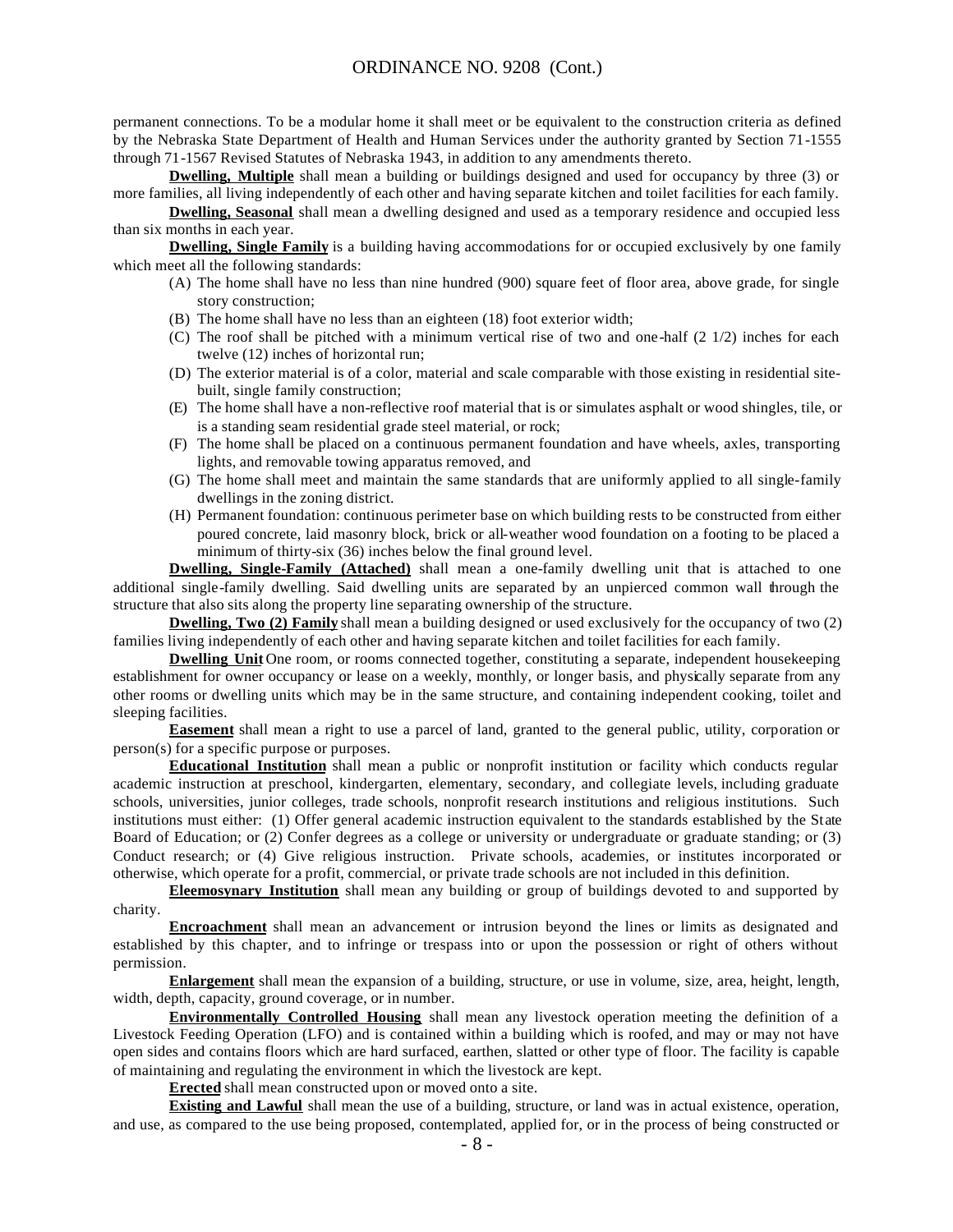remodeled. In addition, the use must either have been permitted, authorized, or allowed by law or any other applicable regulation prior to the enactment of a zoning regulation when first adopted or permitted, authorized or allowed by the previous zoning regulation prior to the adoption of an amendment to that zoning regulation.

**Expressway** shall mean a street or road that provides fast and efficient movement of large volumes of vehicular traffic between areas and does not provide direct access to property.

**Exterior building component** shall mean an essential and visible part of the exterior of a building.

**External design feature** shall mean the general arrangement of any portion of a building, sign, landscaping, or structure and including the kind, color, and texture of the materials of such portion, and the types of roof, windows, doors, lights, attached or ground signs, or other fixtures appurtenant to such portions as will be open to public view from any street, place, or way.

**Extra Territorial Jurisdiction** shall mean the area beyond the corporate limits, in which the City has been granted the powers by the state to exercise zoning and building regulations and is exercising such powers.

**Facade** shall mean the exterior wall of a building exposed to public view from the building's exterior.

**Factory** shall mean a structure or plant within which something is made or manufactured from raw or partly wrought materials into forms suitable for use.

**Family** shall mean a household head and one or more persons related to the head by blood, marriage or adoption living together in a single dwelling unit.

**Family Child Care Home I** shall mean a child care operation in the provider's place of residence which serves between four (4) and eight (8) children at any one time. A Family Child Care Home I provider may be approved to serve no more than two (2) additional school-age children during non-school hours. In addition to these regulations, a Child Care Home shall meet requirements of the State of Nebraska.

**Family Child Care Home II** shall mean a child care operation either in the provider's place of residence or a site other than the residence, serving twelve (12) or fewer children at any one time. In addition to these regulations, a Child Care Home shall meet requirements of the State of Nebraska.

**Farm** shall mean an area containing at least twenty (20) acres or more which is used for growing of the usual farm products such as vegetables, fruit, and grain, and the storage on the area, as well as for the raising thereon of the usual farm poultry and farm animals. The term farming includes the operating of such area for one or more of the above uses with the necessary accessory uses for treating or storing the produce and the feeding of livestock as hereinafter prescribed; provided such accessory uses do not include the feeding of garbage or offal to swine or other animals.

**Farming** shall mean the planting, cultivating, harvesting and storage of grains, hay or plants commonly grown in Nebraska with the necessary accessory uses for treating or storing the produce and the feeding of livestock as prescribed hereunder, provided such accessory uses do not include the feeding of garbage or offal to swine or other animals.

**Farmstead** In contrast to a farmstead dwelling, a tract of land of not less than 1 acre and not more than 20 acres, upon which a farm dwelling and other outbuildings and barns existed as of August 1, 2004, and was used for single-family resident purposes.

**Feed Lot** shall mean the confinement of horses, sheep, pigs, and other food animals in buildings, lots, pens, pools or ponds which normally are not used for raising crops or for grazing animals.

**Fence** shall mean a structure serving as an enclosure, barrier or boundary.

(A) **Fence, Open** shall mean a fence, including gates, which has, for each one foot (1') wide segment extending over the entire length and height of fence, fifty percent (50%) or more of the surface area in open spaces which affords direct views through the fence.

(B) **Fence, Solid** shall mean any fence that does not qualify as an open fence.

**Flood** see definition in §36-128 of this chapter.

**Flood Plain** see definition in §36-128 of this chapter.

**Floodway** see definition in §36-128 of this chapter.

**Floor Area** whenever the term "floor area" is used in this chapter as a basis for requiring off-street parking for any structure, it shall be assumed that, unless otherwise stated, said floor area applies not only to the ground floor area but also to any additional stories of said structure. All horizontal dimensions shall be taken from the exterior faces of walls.

**Food Sales** shall mean establishments or places of business primarily engaged in the retail sale of food or household products for home consumption. Typical uses include groceries, delicatessens, meat markets, retail bakeries, and candy shops.

**Frontage** shall mean that portion of a parcel of property which abuts a dedicated public street or highway.

**Garage, Private** shall mean a detached accessory building or a portion of a main building on the same lot as a dwelling for the housing of vehicles of the occupants of the dwelling, including carports.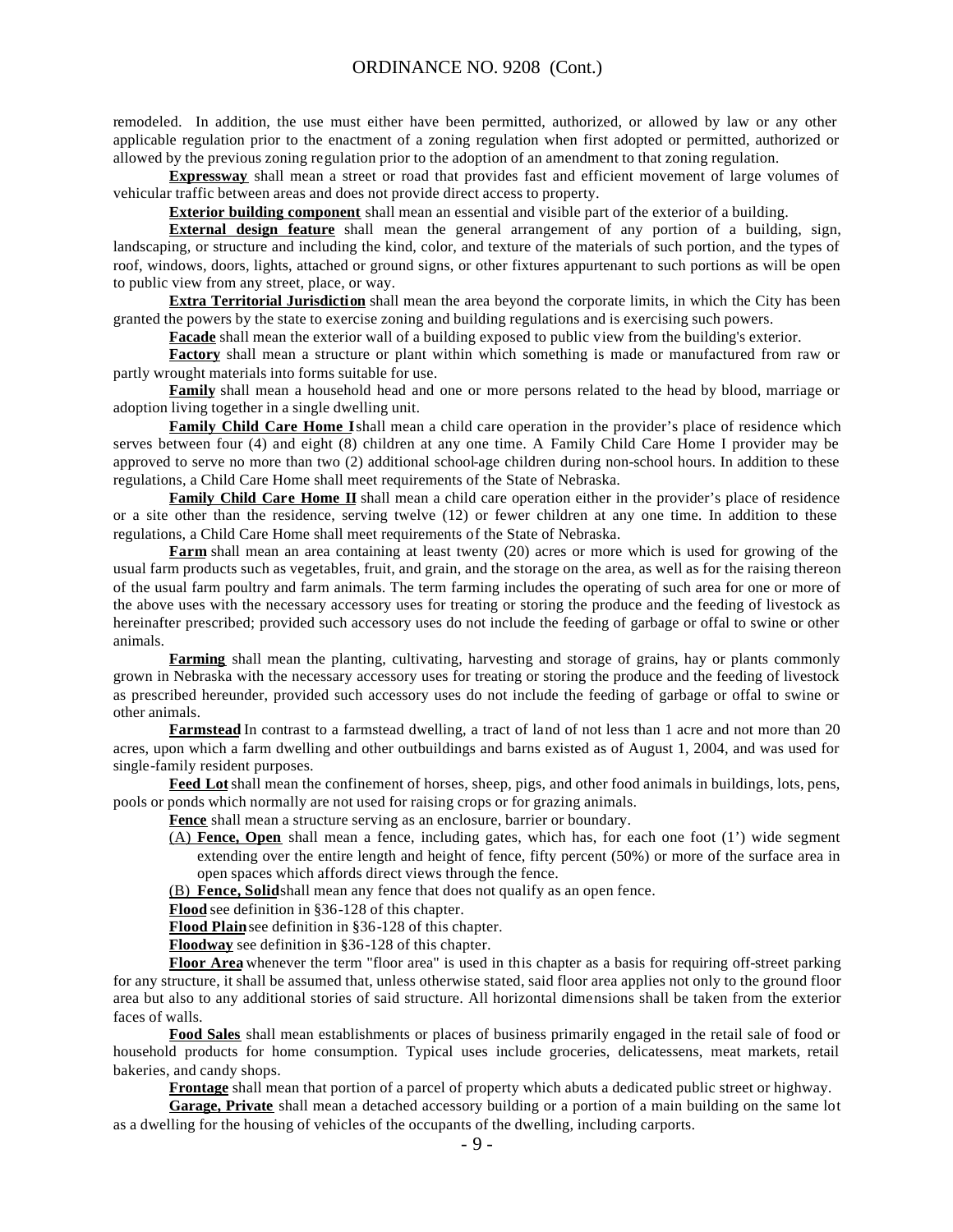**Garage, Public** shall mean any garage other than a private garage.

**Garage, Repair** shall mean a building designed and used for the storage, care, repair, or refinishing of motor vehicles including both minor and major mechanical overhauling, paint, and body work as a commercial business (Also, see Service Station).

**Garbage** shall mean any waste food material of an animal or vegetable nature, including that which may be used for the fattening of livestock.

**Gated Communities** shall mean residential areas that restrict access to normally public spaces. These are subdivisions of usually high-end houses. The type of gates can range from elaborate guard houses to simple electronic arms.

**Grade** shall mean the average of the finished ground level at the center of all walls of a building. In case walls are parallel to and within five feet of a sidewalk, the ground level shall be measured at the sidewalk.

**Grand Island Fee Schedule** shall mean the fee schedule adopted and maintained by the City of Grand Island, which establishes the required fees to be collected for various City services.

**Graphic element** shall mean a letter, illustration, symbol, figure, insignia, or other device employed to express and illustrate a message or part thereof.

**Greenhouse** shall mean a building or premises used for growing plants, preparation of floral arrangements for off-site delivery to customers, cold storage of flowers or dry storage of materials used for agricultural or horticultural purposes.

**Greenway** shall mean a parcel or parcels of land, together with the improvements thereon, dedicated as an easement for access and/or recreation; usually a strip of land set aside for a walkway, bicycle trail, bridal path, or other similar access-way.

**Ground Cover** shall mean plant material used in landscaping which remains less than twelve (12) inches in height at maturity. (Also, see Landscaping.)

**Ground Water** shall mean water occurring beneath the surface of the ground that fills available openings in the rock or soil materials such that they may be considered saturated.

**Group Care Home** shall mean a home which is operated under the auspices of an organization which is responsible for providing social services, administration, direction, and control for the home which is designed to provide twenty-four hour care for individuals in a residential setting.

**Group Home for the Disabled** shall mean a dwelling with resident staff shared by four or more handicapped persons who live together as a single housekeeping unit and in a long term, family-like environment in which staff persons provide care, education, and participation in community activities for the residents with the primary goal of enabling the residents to live as independently as possible in order to reach their maximum potential. As used herein, the term "disabled" shall mean having:

 (A) A physical or mental impairment that substantially limits one or more of such person's major life activities so that such person is incapable of living independently;

(B) A record of having such an impairment; or

(C) Being regarded as having such impairment.

Handicap shall not include current, illegal use of or addiction to a controlled substance as defined in state statutes.

**Group Housing** shall mean two or more separate buildings on a lot, each containing one or more dwelling units.

**Guest Room** shall mean a room which is designed to be occupied by one (1) or more guest for sleeping purposes, having no kitchen facilities, not including dormitories.

**Half-Story** shall mean a story under a gable, hip or gambrel roof, plates of which are not more than three (3) feet above the floor of such story.

**Halfway House** shall mean a licensed home for individuals on release from more restrictive custodial confinement or initially placed in lieu of such more restrictive custodial confinement, living together as a single housekeeping unit, wherein supervision, rehabilitation and counseling are provided to mainstream residents back into society, enabling them to live independently.

**Hard Surfaced** shall mean any surface used for movement of vehicular and / or pedestrians which is properly designed and paved with a permanent type, dust-free surface such as asphalt, concrete, or paving brick.

**Harmony** shall mean a quality that represents an appropriate and congruent arrangement of parts, as in an arrangement of varied architectural and landscape elements.

**Hazardous Waste** shall mean waste products of industrial or chemical process including finished surplus, used, contaminated, or unwanted fertilizer, herbicide, petroleum products, or other such processed waste material that requires special handling treatment , and disposal methods.

**Health Club** shall mean privately owned for profit facilities such as gymnasiums, athletic clubs, health clubs, recreational clubs, reducing salons, and weight control establishments.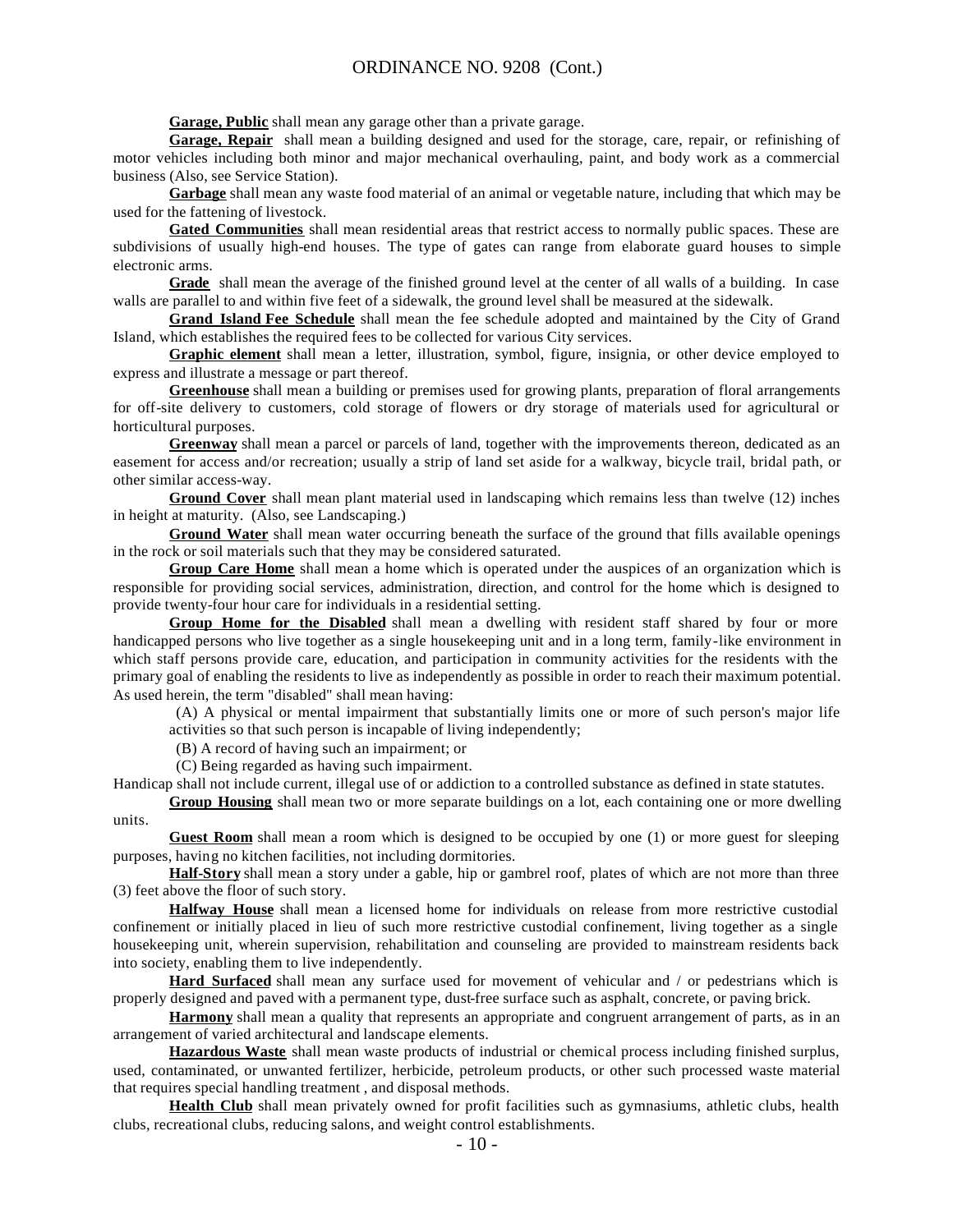**Health Recreation Facility** shall mean an indoor or outdoor facility including uses such as game courts, exerc ise equipment, locker rooms, whirlpool spa and/or sauna and pro shop.

**Hedge** shall mean a plant or series of plants, shrubs or other landscape material, so arranged as to form a physical barrier or enclosure.

**Height of Building** see definition of Building Height herein.

**Holding Pond** shall mean an impoundment made by constructing an excavated pit, dam, embankment, or combination of these for temporary storage of liquid livestock wastes.

**Home for the Aged**(see Long-Term Care Facility)

**Home Improvement Center** shall mean a facility engaged in the retail sale of various basic hardware lines, such as tools, builders' hardware, paint and glass, housewares and household appliances, garden supplies, and cutlery.

**Home Occupation** shall mean an "in-home" or "home based" or entrepreneurial business operating from a residential dwelling within the extra-territorial jurisdiction of the City of Grand Island. Home occupations are considered accessory uses to properties in all zoning districts.

**Homeowners Association** shall mean a private, nonprofit corporation or association of homeowners of properties in a fixed area, established for the purpose of owning, operating, and maintaining various common properties and facilities.

**Hotel** shall mean a building or portion thereof, or a group of buildings, offering transient lodging accommodations on a daily rate to the general public and providing services associated with restaurants, meeting rooms, and recreational facilities. The word "hotel" includes motel, inn, automobile court, motor inn, motor lodge, motor court, tourist court, motor hotel.

**Household Pet** shall mean an animal that is customarily kept for personal use or enjoyment within the home. Household pet shall include but not be limited to domestic dogs, domestic cats, domestic tropical birds, fish, and rodents.

**Housing for the Elderly** shall mean a multi-family structure, controlled by either a public entity, private for profit, institutional body, or non-profit corporation. The facility houses predominantly persons 62 years of age or older.

**Impervious Surface** shall mean a surface that has been compacted or covered with a layer of material making the surface highly resistant to infiltration by water, such as rock, gravel, or clay and conventionally surfaced streets, roofs, sidewalks, parking lots, and driveways.

**Incidental Use** shall mean a use, which is subordinate to the main use of a premise.

**Independent (restricted) Housing** shall mean a residential facility limited to persons 62 years of age or over, or disabled persons.

**Industry** shall mean the manufacture, fabrication, processing reduction or destruction of any article, substance or commodity, or any other treatment thereof in such a manner as to change the form, character, or appearance thereof and including storage elevators, truck storage yards, warehouses, wholesale storage and other similar types of enterprise.

**Infill Development** shall mean the construction of a building or structure on a vacant parcel located in a predominately built up area.

**Infill Site** shall mean any vacant lot, parcel, or tract of land within developed areas of the city, where at least 80 percent of the land within a 300-foot radius of the site has been developed, and where water, sewer, streets, schools, and fire protection have already been constructed or are provided.

**Institutional Building** shall mean a public and public/private group use of a nonprofit nature, typically engaged in public service (i.e. houses of worship, nonprofit cultural centers, charitable organizations).

**Intensity** shall mean the degree to which land is used referring to the levels of concentration or activity in uses ranging from uses of low intensity being agricultural and residential to uses of highest intensity being heavy industrial uses. High intensity uses are normally uses that generate concentrations of vehicular traffic and daytime population and are less compatible with lower intensive uses.

**Intent and Purpose** shall mean that the Commission and Council by the adoption of this Regulation, have made a finding that the health, safety, and welfare of the Community will be served by the creation of the District and by the regulations prescribed therein.

**Juice Bar** (See Adult Establishment.)

**Junk** shall be any worn-out, cast-off, old, or discarded articles of scrap, copper, brass, iron, steel, rope, rags, batteries, paper, trash, rubber, debris, waste, dismantled or wrecked automobiles, or parts thereof, and other old or scrap ferrous or nonferrous material.

**Junk Yard** shall definition of Salvage Yard herein.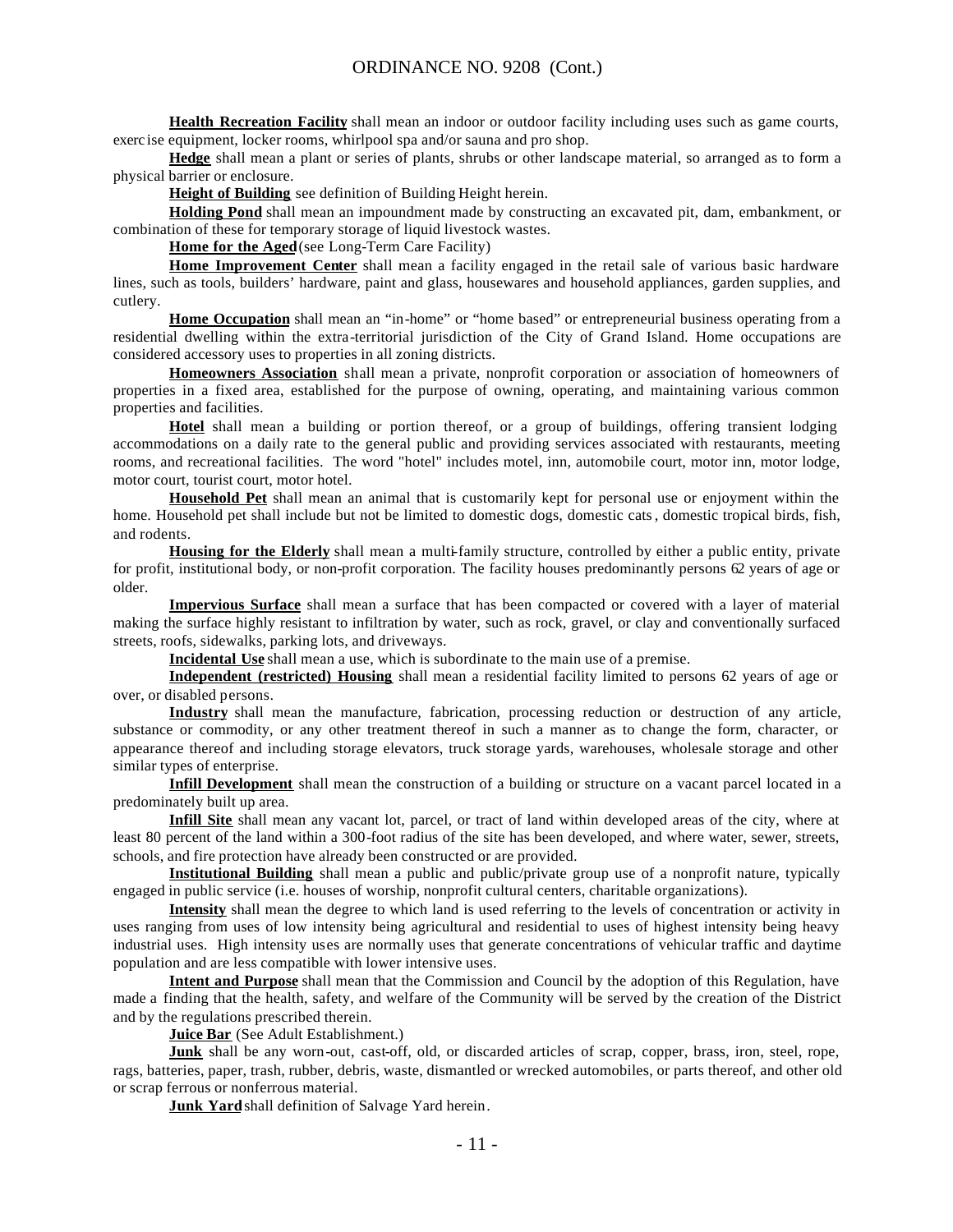**Kennel, Boarding and Training** shall mean any lot or premises on which three (3) or more dogs, cats or non-farm/non-domestic or any combination of five (5) or more thereof, at least four (4) months of age, are boarded, bred, or trained for a fee.

**Kennel, Commercial** shall mean an establishment where three (3) or more dogs, cats, or other household pets, or non-farm/non-domestic or any combination of five (5) or more thereof, at least four (4) months of age are groomed, bred, boarded, trained, or sold as a business.

**Kennel, Private** shall mean the keeping, breeding, raising, showing or training of four or more animals over six months of age for personal enjoyment of the owner or occupants of the property, and for which commercial gain is not the primary objective.

**Lagoon** shall mean a wastewater treatment facility which is a shallow, artificial pond where sunlight, bacterial action, and oxygen interact to restore wastewater to a reasonable state of purity. This includes both human and livestock wastes. All lagoons shall meet the minimum design criteria established by the Nebraska Department of Environmental Quality and the Nebraska Department of Health and Human Services. All lagoons shall have the proper permits approved prior to starting construction.

**Land Use Plan** shall mean the same as Comprehensive Development Plan.

Landfill shall mean a disposal site employing a method of disposing solid wastes in a manner that minimizes environmental hazards in accordance with state and federal requirements.

**Landscape** shall mean plant materials, topography, and other natural physical elements combined in relation to one another and to man-made structures.

**Landscaping** shall include the original planting of suitable vegetation in conformity with the requirements of this Regulation and the continued maintenance thereof.

**Large Box Retail** shall mean a singular retail or wholesale user that occupies no less than 30,000 square feet of gross floor area. These uses typically include: membership wholesale clubs emphasizing in large bulk sales, discount stores, pharmacies, grocery stores, especially warehouse style point of sale concepts and department stores.

**Laundry, Self Service** shall mean an establishment that provides home-type washing, drying, and/or ironing facilities for customers on the premises.

**Life Care Facility** shall mean a facility for the transitional residency of the elderly and/or disabled persons, progressing from independent living to congregate apartment living where residents share common meals and culminating in full health and continuing care nursing home facility. (Also, see Congregate Housing and Housing for the Elderly.)

Light Cut-Off Angle shall mean an angle from vertical, extending downward from a luminaries, which defines the maximum range of incident illumination outward at the ground plane.

**Limits of Grading** shall mean the outermost edge of the area in which the existing topography is to be altered by cutting and/or filling.

**Liquids Manure** shall mean that type of livestock waste that is in liquid form, collected in liquid manure pits or lagoons and which can be sprayed or injected beneath the surface.

**Liquid Manure Storage Pits** shall mean earthen or lined pits wholly or partially beneath a semi or totally housed (ECH) livestock operation or at some removed location used to collect waste production.

**Livestock** (See Animals, Farm.)

**Livestock Feeding Operation (LFO)** shall mean any farming operation exceeding the per acre Animal Unit (A.U.) ratio as defined under "farming" or the feeding, farrowing, or raising cattle, swine, sheep, poultry, or other livestock, in a confined area where grazing is not possible, and where the confined area is for more than six (6) months in any one calendar year, and where the number of animals so maintained exceeds three hundred (300) Animal Units as defined below. The confined area of the livestock feeding operation shall include the pens, corrals, sheds, buildings, feed storage areas, waste disposal ponds, and related facilities. Such facilities shall be constructed and operated in conformance with applicable county, state, and federal regulations. Two (2) or more livestock feeding operations under common ownership are deemed to be a single livestock feeding operation if they are adjacent to each other or if they utilize a common area of system for the disposal of livestock wastes. Animal Units (A.U.) are defined as follows:

One (1) A.U.= One (1) Cow/Calf combination

One (1) A.U.= One (1) Slaughter, Feeder Cattle;

One (1)  $A.U.=$  One-half (1/2) Horse;

One (1) A.U.= Seven Tenths (.7) Mature Dairy Cattle;

One (1) A.U.= Two and One Half (2.5) Swine (55 pounds or more);

One (1) A.U.= Twenty Five (25) Weaned Pigs (less than 55 pounds);

One  $(1)$  A.U.= Two  $(2)$  Sows with Litters;

One (1) A.U.= Ten (10) Sheep;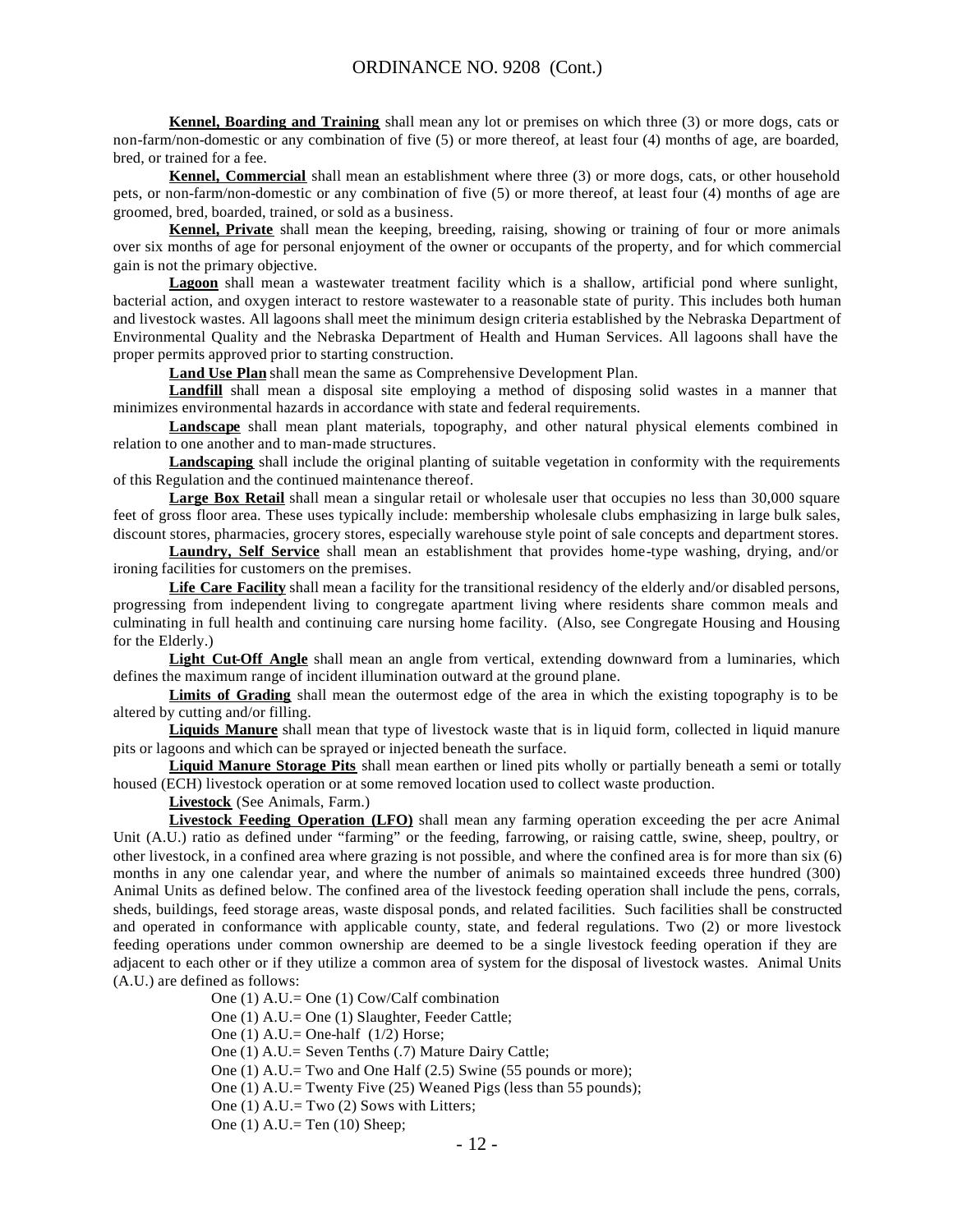One (1) A.U.= One Hundred (100) Chickens;

One  $(1)$  A.U.= Fifty  $(50)$  Turkeys;

One  $(1)$  A.U.= Five  $(5)$  Ducks.

**Livestock Wastes** shall mean animal and poultry excreta and associated feed losses, bedding, spillage, or overflow from watering systems, wash and flushing waters, sprinkling waters from livestock cooling, precipitation polluted by falling on or flowing onto a livestock operation, and other materials polluted by livestock or their direct product.

**Loading Space** shall mean an off-street space or berth on the same lot with a main building, or contiguous to a group of buildings, for the temporary parking of commercial vehicles while loading or unloading, and which abuts a street, alley, or other appropriate means of ingress and egress.

**Logic of Design** shall mean accepted principles and criteria of validity in the solution of the problem of design.

**Long-Term Care Facility** shall mean a facility as defined in Title 15, Chapter 3 Nebraska Department of Health and Human Services and Neb. Rev. Stat. Section 71-2017.01. These facilities include:

> Nursing facilities Boarding home Adult Care Home Assisted Living Facility Center for the Developmentally Disabled Group Residence Swing Bed Adult Day Care

**Lot** shall mean a parcel or tract of land which is or may be occupied by a use herein permitted, together with yards, and other open spaces herein required, that has frontage upon a street, and is a part of a recorded subdivision plat or has been recorded prior to April 22, 1968, or a parcel of real property delineated on an approved record of survey, lot-split or sub-parceling map as filed in the office of the County Register of Deeds and abutting at least one (1) public street or right-of-way.

**Lot Area** shall mean the total area, on a horizontal plane, within the lot lines of a lot.

**Lot, Corner** shall mean a lot located at the intersection of two (2) or more streets at an angle of not more than one hundred thirty-five (135) degrees. If the angle is greater than one hundred thirty-five (135) degrees, the lot shall be considered an "Interior Lot".

**Lot Coverage** shall mean the portion of a lot or building site which is occupied by any building or structure, excepting paved areas, and walks, regardless of whether said building or structure is intended for human occupancy or not.

Lot, Curve shall mean a lot fronting on the outside curve of the right-of-way of a curved street, which street has a centerline radius of three hundred (300) feet or less.

Lot Depth shall mean the horizontal distance between the front and rear lot lines measured in the mean direction of the side lot lines.

**Lot, Double Frontage** shall mean a lot having a frontage on two non-intersecting streets as distinguished from a corner lot.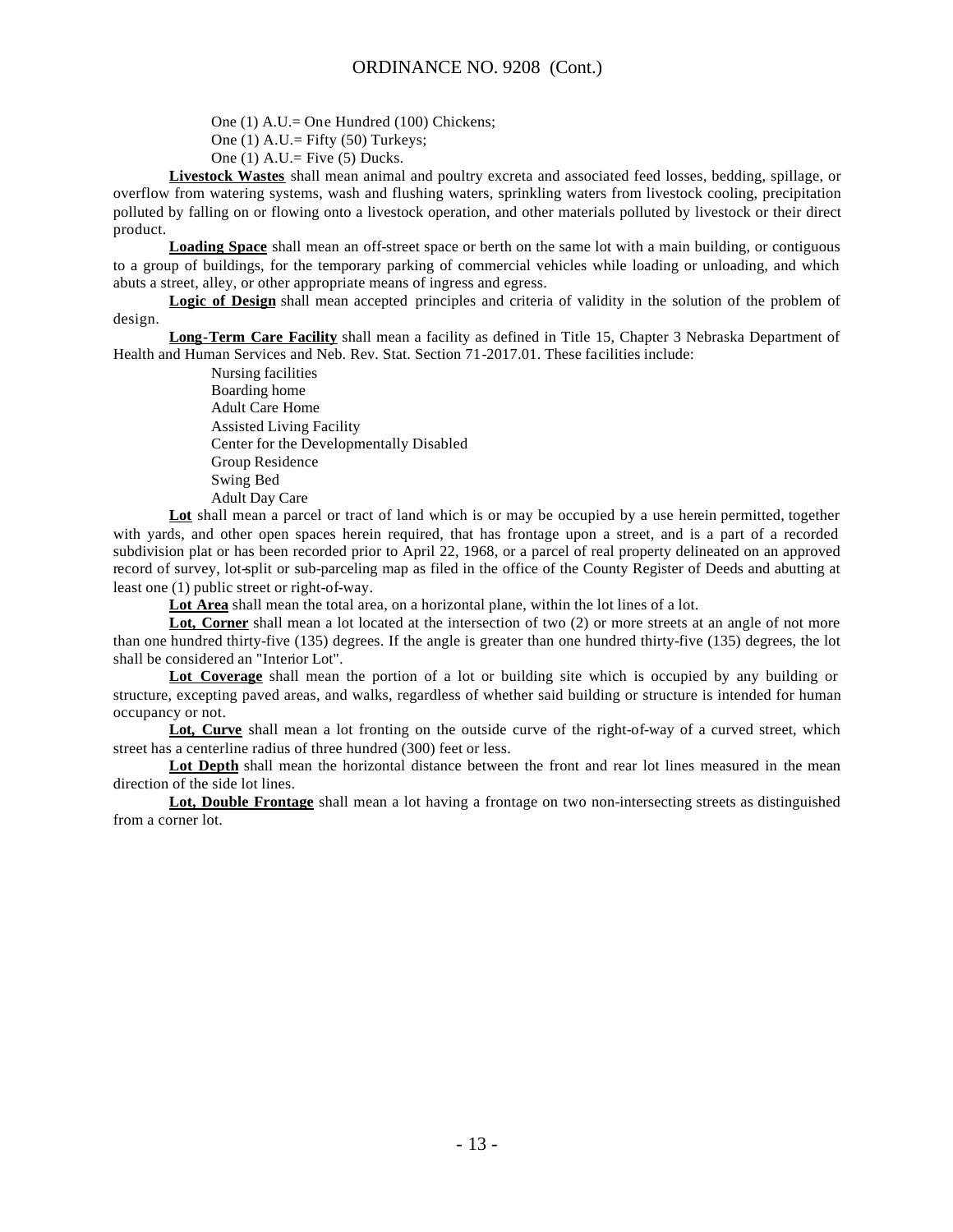

Lot, Flag shall mean a lot with frontage and access provided to the bulk of the lot by means of a narrow corridor. The measurement of the actual lot frontage shall be made along the widest portion of the lot along the line parallel to the street.

Lot, Frontage shall mean the side of a lot abutting on a legally accessible street right-of-way other than an alley or an unimproved county road. For the purposes of this definition, on corner lots, all sides of a lot adjacent to streets or roads shall be considered frontage.

Lot, Key shall mean a lot: (1) abutting the entire length of at least one of its side lot lines, either directly or across an alley, the rear lot line of any other lot; or (2) situated between two such key lots.

**Lot, Interior** shall mean a lot other than a corner lot.

Lot Line shall mean the property line bounding a lot.

(A) **Lot Line, Front** shall mean the property line abutting a street.

 (B) **Lot Line, Rear** shall mean a lot line not abutting a street which is opposite and most distant from the front lot line.

(C) **Lot Line, Side** shall mean any lot line not a front lot line or rear lot line.

**Lot, Nonconforming** shall mean a lot having less area or dimension than that required in the district in which it is located and which was lawfully created prior to the zoning thereof whereby the larger area or dimension requirements were established, or any lot, other than one shown on a plat recorded in the office of the Hall County Register of Deeds, which does not abut a public road or public road right-of-way and which was lawfully created.

Lot Through shall mean a lot having frontage on two (2) dedicated streets, not including a corner lot.

**Lot of Record** shall mean a lot held in separate ownership as shown on the records of the Hall County Register of Deeds at the time of the passage of a regulation or regulation establishing the zoning district in which the lot is located.

**Lot Width** shall mean the average horizontal distance between the side lot line, measured at right angles to the lot depth at a point midway between the front and rear lot lines.

**Manufactured Home Park** shall mean a parcel of land under single ownership that has been planned and improved for the placement of manufactured housing used or to be used for dwelling purposes and where manufactured home spaces are not offered for sale or sold. The term "manufactured home park" does not include sales lots on which new or used manufactured homes are parked for the purposes of storage, inspection, or sale.

**Manufactured Home Subdivision** shall mean any area, piece, parcel, tract or plot of ground subdivided and used or intended to be used for the purpose of selling lots for occupancy by manufactured homes.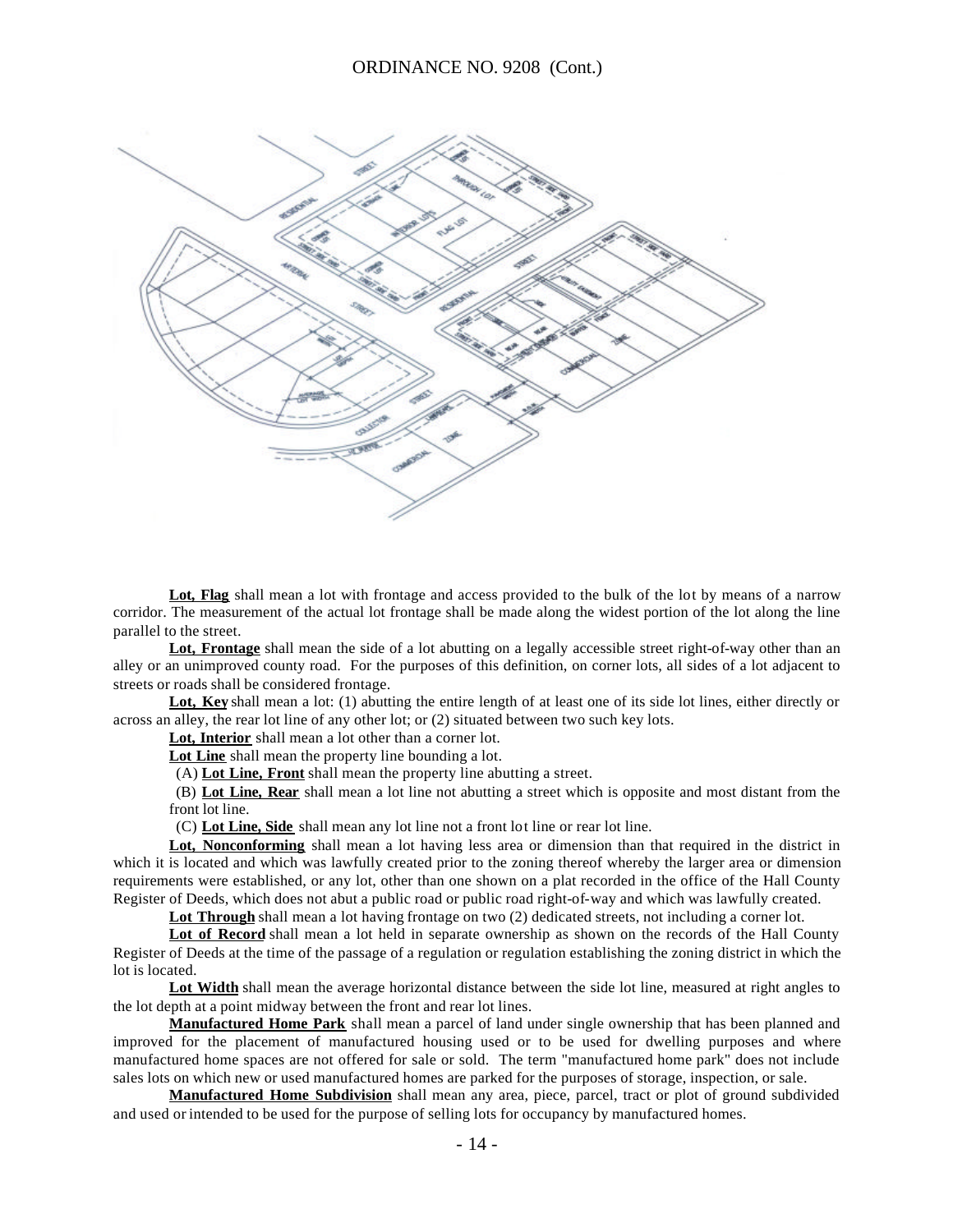**Manufacturing** shall mean uses primarily engaged in the mechanical or chemical transformation of materials or substances into new products. These uses are usually described as plants, factories, or mills and characteristically use power driven machines and materials handling equipment. Uses engaged in assembling component parts of manufactured products are also considered manufacturing if the new product is neither a structure nor other fixed improvement. Also included is the blending of material such as lubricating oils, plastics, resins, or liquors. Manufacturing production is usually carried on for the wholesale market, for interplant transfer, or to order for industrial users, rather than for direct sale to the domestic consumer.

**Map, Official Zoning** shall mean a map delineating the boundaries of zoning districts which, along with the zoning text, is officially adopted by the Grand Island City Council as "The Official Zoning Map of the City of Grand Island, Nebraska."

**Massage Establishment** shall mean any building, room, place, or establishment other than a regularly licensed and established hospital or dispensary where non-medical or non-surgical manipulative exercises or devices are practiced upon the human body manually or otherwise by any person other than a licensed physician, surgeon, dentist, occupational and/or physical therapist, chiropractor, or osteopath with or without the use of therapeutic, electrical, mechanical, or bathing device. Said establishment shall comply with all state regulations.

**Massage Parlor** (See Adult Massage Parlor.)

**Mechanical Equipment** shall mean equipment, devices, and accessories, the use of which relates to water supply, drainage, heating, ventilating, air conditioning, and similar purposes.

**Mini-Storage or Mini-Warehouse** (See Self-Service Storage Facility.)

**Miscellaneous Structures** shall mean structures, other than buildings, visible from public ways. Examples are: memorials, stagings, antennas, water tanks and towers, sheds, shelters, fences, and walls, kennels, transformers, drive-up facilities.

**Mixed Use** shall mean properties where various uses, such as office, commercial, institutional, and residential, are combined in a single building or on a single site in an integrated development project with significant functional interrelationships and a coherent physical design.

**Mobile Home Park** (See Manufactured Home Park.)

**Mobile Home Subdivision** (See Manufactured Home Subdivision.)

**Monotony** shall mean repetitive sameness, lacking variety and variation, and/or reiteration.

**Motel** (See Hotel.)

**Motor Vehicle** shall mean every self-propelled land vehicle, not operated upon rails, except mopeds and self-propelled invalid chairs.

**Nebraska Revised Reissued Statutes**, 1943 and the abbreviated term Nebr. R. R. S., 1943 are one and the same.

**Nightclub** shall mean a commercial establishment dispensing beverages for consumption on the premises and in which dancing is permitted or entertainment is provided, except as defined under Adult Cabaret. (Also, see Bar.)

**Non-Agricultural Land** shall mean any tract, parcel or lot that is used for any purpose that does not meet the definition of Agriculture in this section.

**Non-community Water Supply System** shall mean any public water supply system that is not a community water supply system.

**Non-Conforming Building** shall mean a building or portion thereof which was lawful when established but which does not conform to subsequently established zoning or zoning regulations.

**Non-Conforming Use** shall mean a use lawful when established but which does not conform to subsequently established zoning or zoning regulation.

**Non-Farm Buildings** are all buildings except those buildings utilized for agricultural purposes on a farmstead of twenty acres or more which produces one thousand dollars or more of farm products each year.

**Nursery** shall mean the use of a premises for the propagation, cultivation, and growth of trees, shrubs, plants, vines, and the like from seed or stock, and the sale thereof, and including the sale of trees, shrubs, plants, vines, and the like purchased elsewhere and transplanted into the soil of the premises. In connection with the sale of plants, such fungicides, insecticides, chemicals, peat moss, humus, mulches, and fertilizers as are intended to be used in preserving the life and health of the plants may be sold.

**Nursing Home** see Congregate Care Facility

**Nursery School** see Preschool

**Office** shall mean a building or a portion of a building wherein services are performed involving, primarily, administrative, professional, or clerical operations.

**Official Map** (See Map, Official Zoning District.)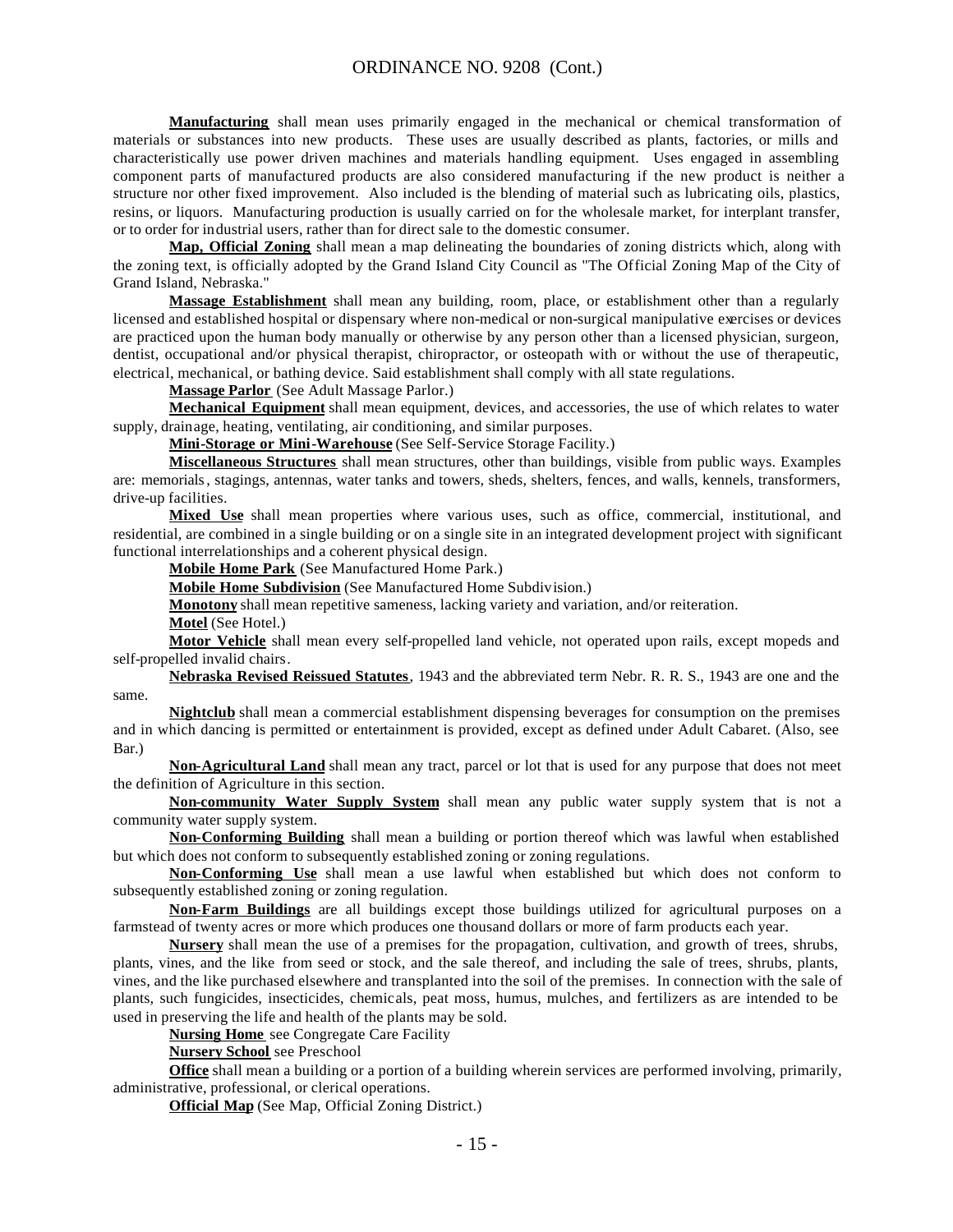**Off-Street Parking Area or Vehicular Use** shall refer to all off street areas and spaces designed, used, required, or intended to be used for parking, including driveways or access ways in and to such areas.

**Open Lots** shall mean pens or similar concentrated areas for livestock, including small shed-type areas or open-front buildings, with dirt, or concrete (or paved or hard) surfaces, wherein animals or poultry are substantially or entirely exposed to the outside environment except for possible small portions affording some protection by windbreaks or small shed-type areas.

**Open Space** shall mean a parcel or parcels of land, together with the improvements thereon, primarily set aside for recreational use and enjoyment, exclusive of land areas used for streets, alleys, roads, driveways, parking areas, structures, and buildings.

**Open Space, Common** shall mean a separate and distinct area set aside as open space within or related to a development, and not on individually owned lots or dedicated for public use, but which is designed and intended for the common use or enjoyment of the residents of the development. Rights-of-way, private streets, driveways, parking lots or other surfaces designed or intended for vehicular use or required yards shall not be included as common open space.

**Outlot** shall mean a lot remnant or parcel of land left over after platting, which is intended as open space or other use, for which no building permit shall be issued for any private structure. Typically uses are limited within the subdivision agreement and/or plat.

**Overlay District** shall mean a district in which additional requirements act in conjunction with the underlying zoning district. The original zoning district designation does not change.

**Owner** shall mean one or more persons, including corporations, who have title to the property, building or structure in question.

**Paintball** shall mean all guns and other devices used for the purpose of firing pellets containing a latex paint at a person or target.

**Paintball Course, Commercial** shall mean a commercial recreational park containing obstacle courses for the purpose of staging paintball battles. Said facility generally collects a fee, either as membership or on a visit by visit basis, that allows individuals to participate in paintball activities.

**Parcel** shall mean a lot or a contiguous group of lots in single ownership or under single control, which may be considered as a unit for purposes of development.

**Park** shall mean any public or private land available for recreational, educational, cultural, or aesthetic use.

**Parking Area, Private** shall mean an area, other than a street, used for the parking of motor vehicles capable of moving under their own power and restricted from general public use.

**Parking Area, Public** shall mean an area, other than a private parking area or street used for the parking of vehicles capable of moving under their own power, either free or for remuneration.

**Parking Space, Automobile** shall mean an area, other than a street or alley, reserved for the parking of an automobile, such space having an area of not less than 180 square feet and no dimension of less than nine (9) feet, plus such additional area as is necessary to afford adequate ingress and egress.

**Parkway** shall mean an arterial highway with full or partial control of access, and located within a park or ribbon of park like development.

**Performance Guarantee** shall mean a financial guarantee to ensure that all improvements, facilities, or work required by this chapter will be completed in compliance with these regulations as well as with approved plans and specifications of a development.

**Permanent Foundation** shall mean a base constructed from either poured concrete, laid masonry rock, brick, or all-weather wood and placed on a footing located below ground level to a point below the frost line upon which a building or structure is permanently attached.

**Permanent Tree Protection Devices** shall be structural measures, such as retaining walls or aeration devices that are designed to protect the tree and its root systems throughout its lifetime.

**Permanently Attached** shall mean connected to real estate in such a way as to require dismantling, cutting away, or unbolting in order to remove, relocate, or replace.

**Permitted Use** shall mean any land use allowed without condition within a zoning district.

**Person** shall mean an individual, firm, co-partnership, joint venture, association, social club, fraternal organization, corporation, estate, trust, receiver, syndicate, City, County, special district or any other group or combination acting as an entity, except that it shall not include Grand Island, Nebraska.

**Pet Shop** shall mean a retail establishment primarily involved in the sale of domestic animals, such as dogs, cats, fish, birds, and reptiles, excluding exotic animals and farm animals such as horses, cattle, goats, sheep and poultry.

**Planned Unit Development** shall mean a development designed to provide for an unusual or different arrangement of residential, business, or industrial uses in accordance with an approved development plan.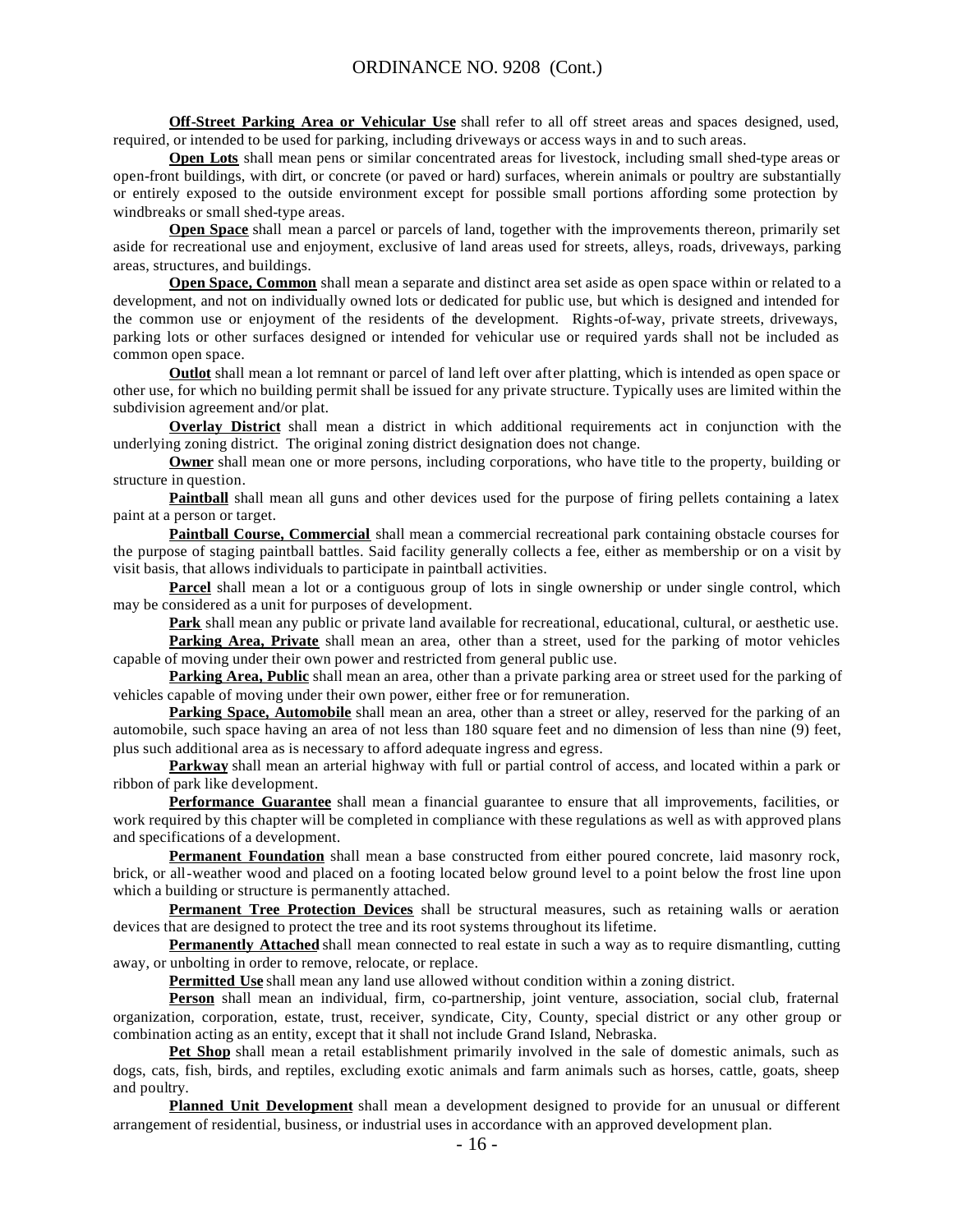**Planning Commission** shall mean the Hall County Regional Planning Commission.

Plant Materials shall mean trees, shrubs, vines, ground covers, grass, perennials, annuals, and bulbs.

**Plat** shall mean a map showing the location, boundaries, and legal description of individual properties, including street rights-of-way, public utility easements, etc.

**Policy** shall mean a statement or document of the City, such as the comprehensive plan, that forms the basis for enacting legislation or making decisions.

**Poultry, Commercial Feeding** shall mean a poultry commercial feed lot, whether the confined feeding operations are enclosed or outdoors.

**Premises** shall mean a tract of land, consisting of one lot or irregular tract, or more than one lot or irregular tract, provided such lots or tracts are under common ownership, contiguous, and used as a single tract. A building or land within a prescribed area.

**Preschool** shall mean an early childhood program which provides primarily educational services, where children do not nap and where children are not served a meal.

**Private Well** shall mean a well that provides water supply to less than fifteen (15) service connections and regularly serves less than twenty-five (25) individuals.

**Prohibited Use** shall mean any use of land, other than nonconforming, which is not listed as a permitted use or conditional use within a zoning district.

**Proportion** shall mean a balanced relationship of parts of a building, landscape, structures, or buildings to each other and to the whole.

**Protected Zone** shall mean all lands that fall outside the buildable areas of a parcel, all areas of a parcel required to remain in open space, and/or all areas required as landscaping strips according to the provisions of this chapter.

**Public Utility** shall mean any business which furnishes the general public telephone service, telegraph service, electricity, natural gas, water and sewer, or any other business so affecting the public interest as to be subject to the supervision or regulation by an agency of the state or federal government.

**Public Water Supply** shall mean a water supply system designed to provide public piped water fit for human consumption, if such system has at least fifteen (15) service connections or regularly serves at least twentyfive individuals. This definition shall include: (1) Any collection, treatment, storage, or distribution facilities under the control of the operator of such system and used primarily in connection with such system; and (2) Any collection or pretreatment storage facilities not under such control which are used primarily in the connection with such system.

**Railroad** shall mean the land use including the right-of-way (R.O.W.) abutting railroad properties occupied by uses pertinent to the railroad operation and maintenance, but not including properties owned by the railroad and leased for use by others.

**Recreational Facility** shall mean facilities for the use by the public for passive and active recreation including tennis, handball, racquetball, basketball, track and field, jogging, baseball, soccer, skating, swimming, or golf. This shall include country clubs and athletic clubs, but not facilities accessory to a private residence used only by the owner and guests, nor arenas or stadiums used primarily for spectators to watch athletic events. In addition, recreational facilities shall mean museums, amphitheaters, race tracks (including all motor powered vehicles) and wildlife conservation areas (used for public viewing), and theme parks.

**Recreational Vehicle (RV)** shall mean a vehicular unit less than forty (40) feet in overall length, eight (8) feet in width, or twelve (12) feet in overall height, primarily designed as a temporary living quarters for recreational camping or travel use having either its own power or designed to be mounted on or drawn by a motor vehicle. Recreational vehicle includes motor home, truck camper, travel trailer, camping trailer, and fifth wheel.

**Recreational Vehicle Pad:** a space for parking a recreational vehicle within a campground or other allowed place consisting of no less than 800 square feet with a minimum width of 12 feet. Improvements included within the pad space include 1 hard surfaced improved parking space of not less than 180 square feet (20 x 9 or 18 x 10) and 2 hard surfaced improved parallel tire pads of not less than 2.5 feet by 24 feet.

**Recreational Vehicle (RV) Park** shall mean a tract of land upon which two or more recreational vehicle sites are located, established, or maintained for occupancy by recreational vehicles of the general public as temporary living quarters for recreation or vacation purposes by campers, vacationers, or travelers.

**Residence** shall mean a building used, designed, or intended to be used as a home or dwelling place for one (1) or more families.

**Restaurant** shall mean a public eating establishment at which the primary function is the preparation and serving of food primarily to persons seated within the building.

 (A) **Restaurant, Drive -In** shall mean an establishment that has the facilities to serve prepared food and/or beverages to customers seated within motor vehicles for consumption either on or off the premises.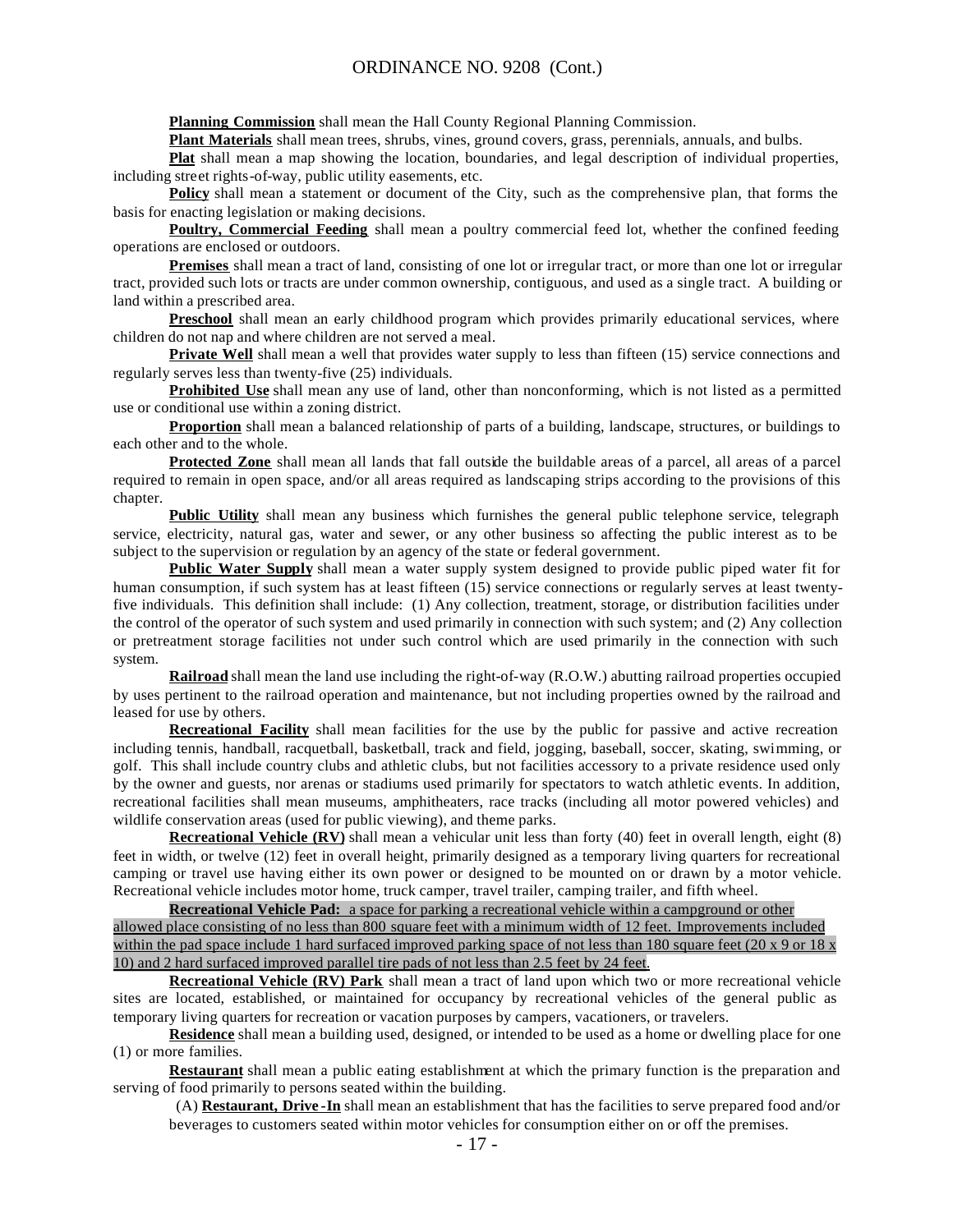(B) **Restaurant, Entertainment** shall mean an establishment where food and drink are prepared, served, and consumed, within a building or structure that integrally includes electronic and mechanical games of skill, simulation, and virtual reality, play areas, video arcades or similar uses, billiards, and other forms of amusement.

 (C) **Restaurant, Fast Food** shall mean an establishment whose principal business is the sale of food and/or beverages in ready-to-consume individual servings, for consumption either within the establishment, for carryout, or drive-in; and where food and/or beverages are usually served in paper, plastic, or other disposable containers.

**Retail Trade** shall mean uses primarily engaged in selling merchandise for personal or household consumption and rendering services incidental to the sale of goods. Uses engaged in retail trade sell merchandise to the general public or to households for personal consumption.

**Retention Cell** shall mean a pond, pool, or basin used for the permanent storage of stormwater runoff.

**Reverse Spot Zoning** shall mean an arbitrary zoning or rezoning of a small tract of land that is not consistent with the comprehensive land use plan and that uniquely burdens an individual owner largely to secure some public benefit. Reverse spot zoning usually results from downzoning a tract of land to a less intensive use classification than that imposed on nearby properties.

**Rezoning** shall mean an amendment to or change in the zoning regulations either to the text or map or both.

**Rezoning, Piecemeal** shall mean the zoning reclassification of individual lots resulting in uncertainty in the future compatible development of the area.

**Right-of-Way** shall mean an area or strip of land, either public or private, on which an irrevocable right of passage has been dedicated, recorded, or otherwise legally established for the use of vehicles or pedestrians or both.

**Road** shall mean the same as "Street".

**Road, Private** shall mean a way, other than driveways, open to vehicular ingress and egress established for the benefit of certain, adjacent properties. (Also, see right-of-way and Street.)

**Road, Public** shall mean a public right-of-way reserved or dedicated for street or road traffic. (Also, see right-of-way and Street.)

**Room** shall mean an un-subdivided portion of the interior of a dwelling unit, excluding bathroom, kitchen, closets, hallways, and service porches.

**Salvage Yard** shall mean any building, lot, yard or premise used for the collection, processing, salvage, storage, bailing or shipping of junked vehicles, vehicle parts, paper, cardboard, glass, plastic, metals, rags, scrap materials, junk, or material similar to those listed herein.

**Satellite Dish Antenna** shall mean a round, parabolic antenna incorporating a reflective surface that is solid, open mesh, or bar configured and is in the shape of a shallow dish, or cone and used to transmit and/or receive radio or electromagnetic waves.

**Scale** shall mean a proportional relationship of the size of parts to one another and to the human figure.

**School, Day** shall mean a preschool or nursery school for children.

**School, Day, Pre-, or Nursery** shall mean a school or center for children under school age, whether licensed as a day care center or not, shall be approved by the Nebraska State Fire Marshall as being in safety conformance with the National Fire Protection Association, Pamphlet 101, known as the Life Safety Code and shall be approved by the Nebraska Depart ment of Health and Welfare as meeting their health and welfare standards.

**Screening** shall mean a structure or planting that conceals from view from public ways the area behind such structure or planting.

**Selective Clearing** shall be the careful and planned removal or trees, shrubs, and plants using specific standards and protection measures.

**Self-Service Station** shall mean an establishment where motor fuels are stored and dispensed into the fuel tanks of motor vehicles by persons other than the service station attendant and may include facilities available for the sale of other retail products.

**Self-Service Storage Facility** shall mean a building or group of buildings containing individual, compartmentalized, and controlled access stalls or lockers for storage.

**Separate Ownership** shall mean ownership of a parcel of land by a person who does not own any of the land abutting such parcel.

**Service Stations** shall mean buildings and premises where the primary use is the supply and dispensing at retail of motor fuels, lubricants, batteries, tires, and motor vehicle accessories and where light maintenance activities such as engine tune-ups, lubrications, and washing may be conducted, but not including heavy maintenance and repair such as engine overhauls, painting, and body repair.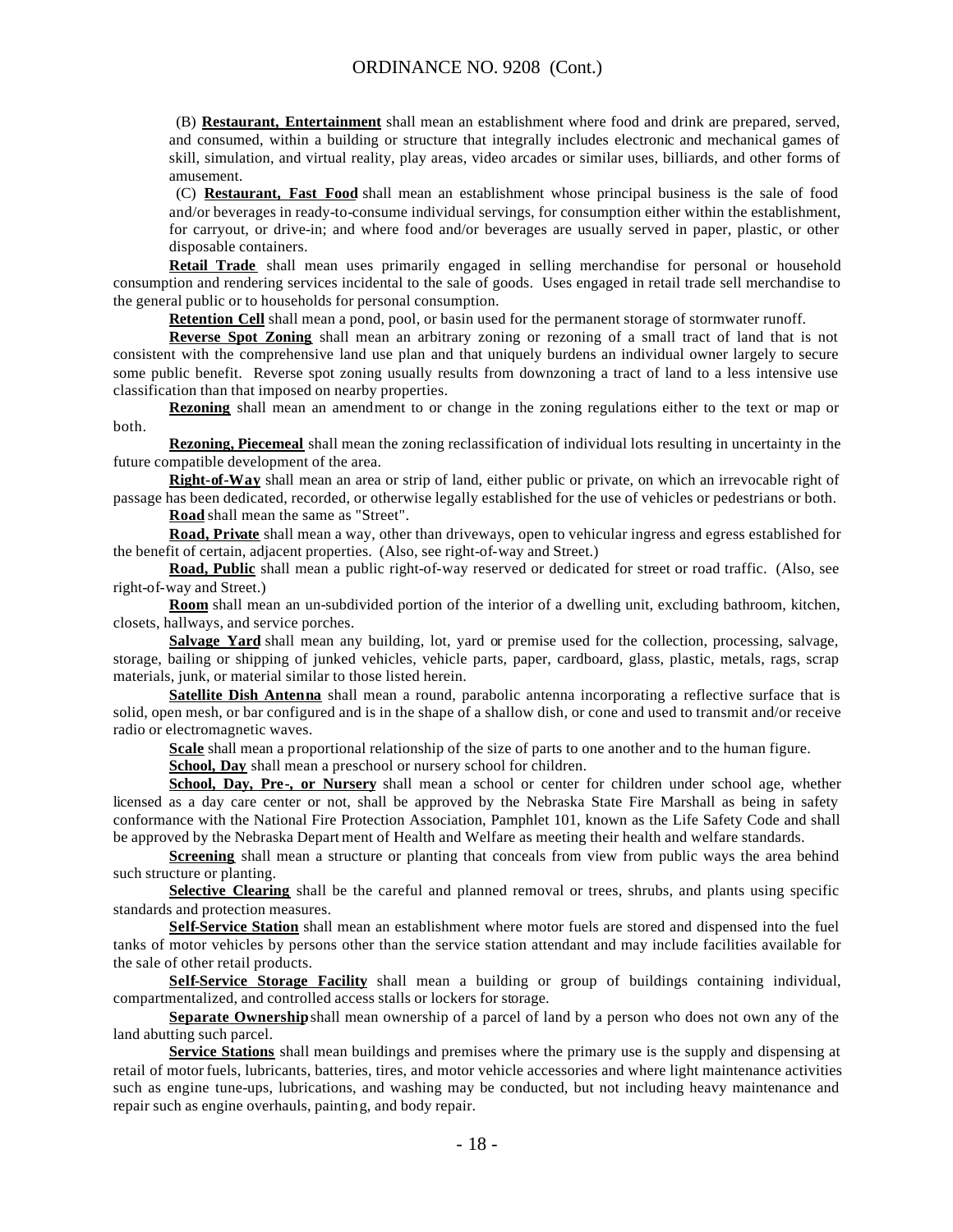**Setback Line, Front Yard** shall mean the line which defines the depth of the required front yard. Said setback line shall be parallel with the right-of-way line or highway setback line when one has been established.

**Setback Line, Rear Yard or Side Yard** shall mean the line which defines the width or depth of the required rear or side yard. Said setback line shall be parallel with the property line, removed therefrom by the perpendicular distance prescribed for the yard in the district.

**Shopping Center** shall mean a group of commercial establishments planned, constructed, and managed as a total entity with customer and employee parking provided on-site, provisions for goods delivery that is separated from customer access, aesthetic considerations, and protection from the elements.

**Shopping Center, Commercial Strip** shall mean a commercial development, usually one store deep, that fronts on a major street for a distance of one city block or more. Includes individual buildings on their own lots, with or without on-site parking and small linear shopping centers with shallow on-site parking in front of the stores.

**Shopping Center, Outlet** shall mean a commercial development that consists mostly of manufacturers' outlet stores selling their own brands at a discounted price. This definition includes all forms of centers, such as strip style, enclosed mall style, and village clustered style centers.

**Shrub** shall mean a multi-stemmed woody plant other than a tree.

**Sidewalk Café** shall mean an area adjacent to a street level eating or drinking establishment located adjacent to the public pedestrian walkway and used exclusively for dining, drinking, and pedestrian circulation. The area may be separated from the public sidewalk by railings, fencing, or landscaping or a combination thereof.

**Sight Triangle** is an area at a street intersection in which nothing shall be erected, placed, planted, or allowed to grow in such a manner as to materially impede vision. The area and restrictions of the sight triangle are further defined in Chapter 32 of this code.

**Sign Base** shall mean any decorative, functional element extending upward from grade to the start of the sign.

**Similar Use** shall mean the use of land, buildings, or structures of like kind or general nature with other uses within a zoning district as related to bulk, intensity of use, traffic generation and congestion, function, public services requirements, aesthetics or other similarities

**Site Break** shall mean a structural or landscape device to interrupt long vistas and create visual interest in a site development.

**Site Plan** shall mean a plan, prepared to scale, showing accurately and with complete dimensioning, the boundaries of a site and the location of all buildings, structures, uses, drives, parking, drainage, landscape features, and other principal site development improvements for a specific parcel of land.

**Site, Septic** shall mean the area bounded by the dimensions required for the proper location of the septic tank system.

**Skate, In-Line** shall mean a boot-type device, which is placed on an individual's feet. In-line skates contain wheels on the bottom of the boot, which are attached in linear fashion.

**Skate Park** shall mean a recreational facility containing skateboard ramps and other obstacle courses and devices for use with skateboards and in-line skates.

**Skateboard** shall mean a foot board mounted upon four or more wheels and is usually propelled by the user who sometimes stands, sits, kneels, or lays upon the device while it is in motion.

**Skateboard Pipe** shall mean an outdoor structure which is shaped into a half circle or oval, that are designed and principally intended to permit persons on skateboards to move continuously from one side to the other.

**Skateboard Ramp** shall mean an outdoor structure with an upward inclined surface, essentially one of the sides of a pipe, which are designed and principally intended to permit persons on skateboards to move from horizontal to vertical and back to horizontal.

**Sludge** shall mean solids removed from sewage during wastewater treatment and then disposed of by incineration, dumping, burial, or land application.

**Solid Waste** shall mean waste materials consisting of garbage, trash, refuse, rubble, sewage, offal, dead animals, or paunch manure.

**Specified Anatomical Areas** shall mean anatomical areas consisting of less than completely and opaquely covered human genitals, buttock, or female breast(s) below a point immediately above the top of the areola.

**Specified Sexual Activities** shall mean sexual activities prohibited by state law.

**Spot Zoning** shall mean an arbitrary zoning or rezoning of a small tract of land that is not consistent with the comprehensive land use plan and primarily promotes the private interest of the owner rather than the general welfare. Spot zoning usually results from an upzoning to a more intensive use classification.

**Standard System** shall mean a sewage treatment system employing a building sewer, septic tank, and a standard soil absorption system.

**State** shall mean the State of Nebraska.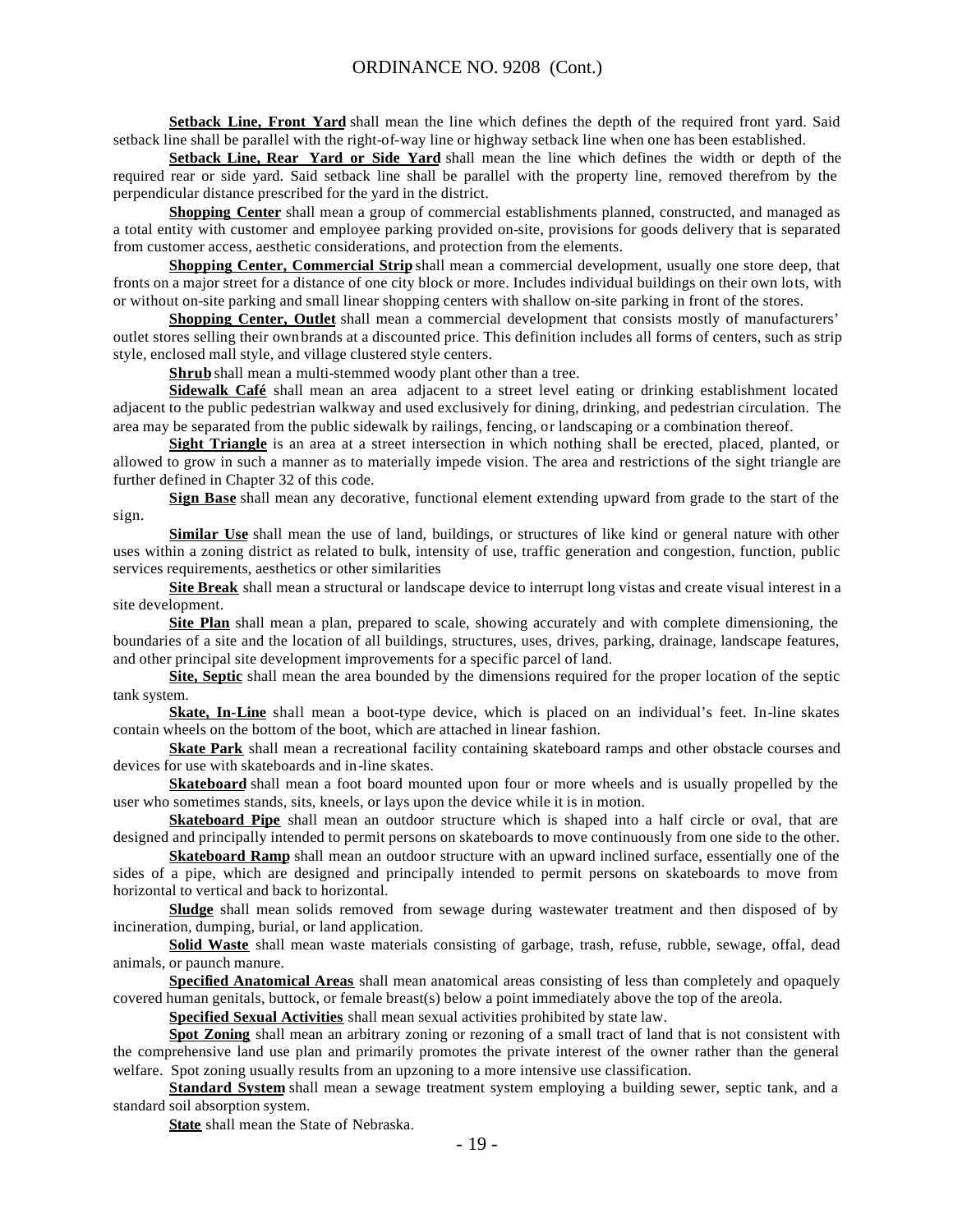**Storage** shall mean the keeping, in a roofed or unroofed area, of any goods, junk, material, merchandise, or vehicles on the same tract or premises for more than thirty (30) days.

**Storm Drain** shall mean a conduit that carries natural storm and surface water drainage but not sewage and industrial wastes, other than unpolluted cooling water.

**Stormwater Detention** shall mean any storm drainage technique that retards or detains runoff, such as a detention or retention basin, parking lot storage, rooftop storage, porous pavement, dry wells, or any combination thereof. Said detention shall be designed by a licensed professional engineer and approved by the City.

**Stormwater Management** shall mean the collecting, conveyance, channeling, holding, retain ing, detaining, infiltrating, diverting, treating, or filtering of surface water, or groundwater, and/or runoff, together with applicable managerial (non-structural) measures.

**Stormwater Runoff** shall mean surplus surface water generated by rainfall that does not seep into the earth but flows over land to flowing or stagnant bodies of water.

**Story, One-Half** shall mean the same as "Half-Story".

**Street** shall mean a public thoroughfare or right-of-way dedicated, deeded, or condemned for use as such, other than an alley, which affords the principal means of access to abutting property including avenue, place, way, drive, lane, boulevard, highway, road and any other thoroughfare except as excluded in this chapter.

**Street, Arterial** shall mean a street of considerable continuity connecting various sections of the City, designated as an arterial street on the official street plan of the City.

**Street, Collector** shall mean a street or highway that is intended to carry traffic from minor streets to major streets. Collector streets are usually the principal entrance streets to residential developments and the streets for circulation within the development as designated in the Comprehensive Development Plan.

**Street, Curvilinear** shall mean local streets that deviate from straight alignment and change direction without sharp corners or bends.

**Street, Local** shall mean a street designed for local traffic that provides direct access to abutting residential, commercial, or industrial properties.

**Street, Looped** shall mean a continuous local street without intersecting streets and having its two (2) outlets connected to the same street.

**Streets, Major** shall mean a street or highway used primarily for fast or high volume traffic, including expressways, freeways, boulevards, and arterial streets as designated in the Comprehensive Development Plan.

**Street, Private** shall mean an open, unoccupied space, other than a street or alley dedicated to the public, but permanently established as the principal means of vehicular access to abutting properties. The term "private street" includes the term "place."

**Street, Side** shall mean that street bounding a corner or reversed corner lot and which extends in the same general direction as the line determining the depth of the lot.

**Street Centerline** shall mean the centerline of a street right-of-way as established by official surveys.

**Street Frontage** shall mean the distance for which a lot line of a zone lot adjoins a public street, from one lot line intersecting said street to the furthest distant lot line intersecting the same street.

**Street, Frontage Access** shall mean a street parallel and adjacent to a major street, major inter-regional highway, or major collection road and primarily for service to the abutting properties, and being separated from the major street by a dividing strip.

**Street Hardware** shall mean man-made objects other than buildings that are part of the streetscape. Examples are: lamp posts, utility poles, traffic signs, benches, litter containers, planting containers, letter boxes, fire hydrants.

**Street Line** shall mean a dividing line between a lot, tract, or parcel of land and the contiguous street.

**Streetscape** shall mean the scene as may be observed along a public street or way composed of natural and man-made components, including buildings, paving, plantings, street hardware, and miscellaneous structures.

**Structure** shall mean anything constructed or built, any edifice or building of any kind, or any piece of work artificially built up or composed of parts joined together in some definite manner, which requires location on the ground or is attached to something having a location on the ground, including swimming and wading pools and covered patios, signs and towers, excepting outdoor areas such as paved areas, walks, tennis courts, and similar recreation areas.

**Structure, Temporary** shall mean a structure without any foundation or footing and removed when the designated time period, activity, or use for which the temporary structure was erected has ceased.

**Structural, Alteration** shall mean any change in the support members of a building, such as in a bearing wall, column, beam or girder, floor or ceiling joists, roof rafters, roof diaphragms, foundations, piles, or retaining walls or similar components.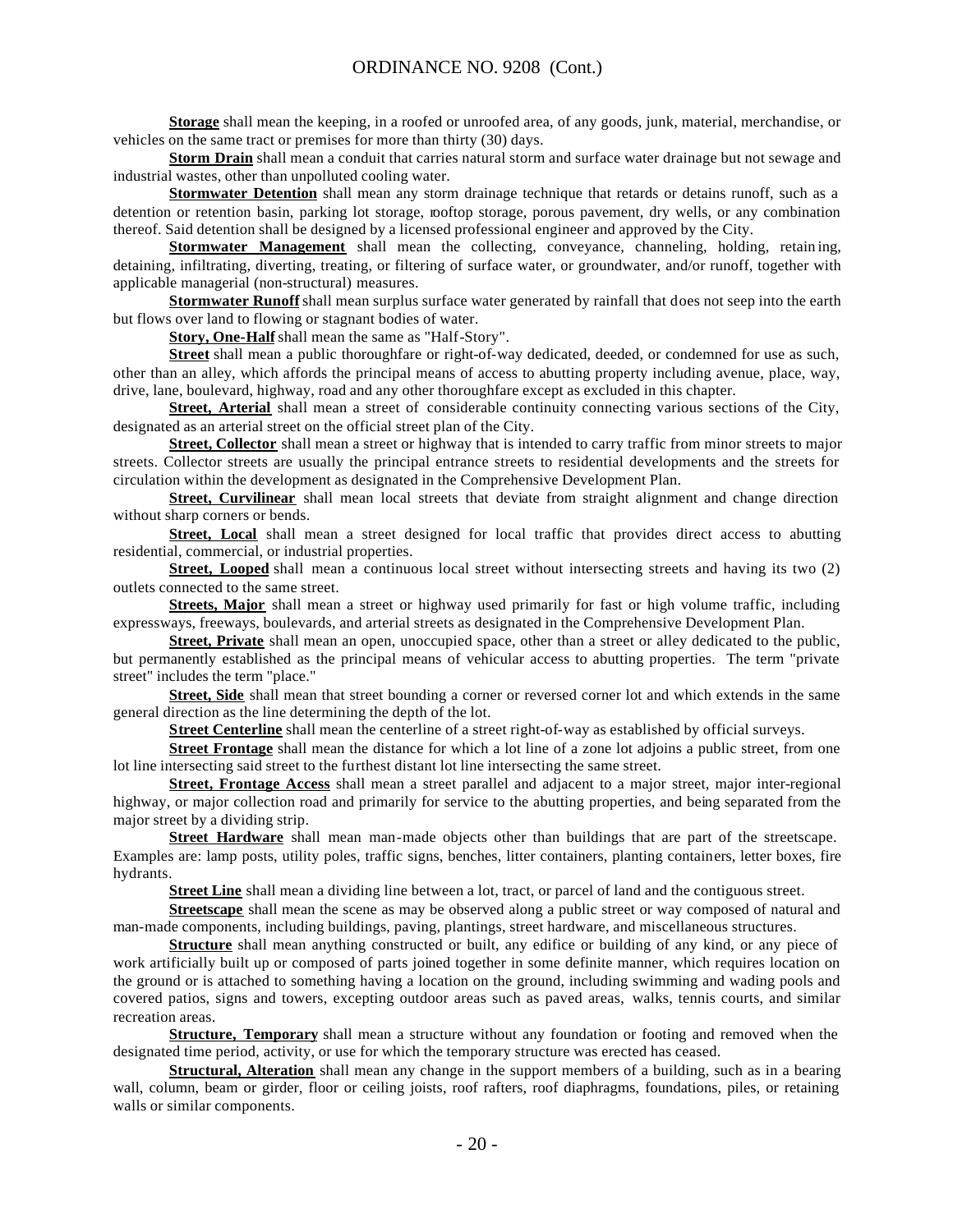**Subdivision** shall mean the division of a lot, tract, or parcel of land into two (2) or more lots, sites, or other divisions of land for the purpose, whether immediate or future, of transfer of ownership or building development, provided that the smallest lot created by the division is less than ten (10) acres in size.

**Surface Waters** shall mean all waters within the jurisdiction of this state, including all streams, lakes, ponds, impounding reservoirs, marshes, wetlands, watercourses, waterways, springs, canal systems, drainage systems, and all other bodies or accumulations of water, natural or artificial, public or private, situated wholly or partly within or bordering upon the state.

**Tanning Studio** shall mean any business that uses artificial lighting systems to produce a tan on an individual's body. These facilities may be either a stand-alone business or as an accessory use in spas, gymnasiums, athletic clubs, health clubs, and styling salons. This use is not included with any type of adult establishment.

**Tattoo Parlor / Body Piercing Studio** shall mean an establishment whose principal business activity is the practice of tattooing and/or piercing the body of paying customers.

**Tavern** (See Bar.)

**Temporary Use** shall mean a use intended for limited duration to be located in a zoning district not permitting such use.

**Theater** shall mean a building or structure used for dramatic, operatic, motion pictures, or other performance, for admission to which entrance money is received and no audience participation or meal service.

**Tower** see definition in §36-169 of this chapter.

**Townhouse** shall mean a one-family dwelling unit, with a private entrance, which part of a structure whose dwelling units are attached horizontally in a linear arrangement, and having a totally exposed front and rear wall to be used for access, light, and ventilation.

**Trailer, Automobile** see definition in §22-1 of this code.

**Truck Repair** shall mean the repair, including major mechanical and body work, straightening of body parts, painting, welding, or other work that may include noise, glare, fumes, smoke, or other characteristics to an extent greater than normally found in gasoline service stations, of trucks having a hauling capacity of over one (1) ton and buses but excluding pickups and other vehicles designed for the transport of under eight (8) passengers.

**Upzoning** shall mean a change in zoning classification of land to a more intensive or less restrictive district such as from residential district to commercial district or from a single family residential district to a multiple family residential district.

**Use** shall mean the purpose or activity for which land or buildings are designed, arranged, or intended or for which land or buildings are occupied or maintained.

**Use, Best** shall mean the recommended use or uses of land confined in an adopted comprehensive plan. Such use represents the best use of public facilities, and promotes health, safety and general welfare.

**Use, Highest** shall mean an appraisal or real estate market concept that identifies the use of a specific tract of land that is most likely to produce the greatest net return on investment.

**Use, Permitted** shall mean any land use allowed without condition within a zoning district.

**Use, Principal** shall mean the main use of land or structure, as distinguished from an accessory use. (Also, see Building, Principal.)

**Use, Prohibited** shall mean any use of land, other than nonconforming, which is not listed as a permitted use or conditional use within a zoning district.

**Utilitarian Structure** shall mean a structure or enclosure relating to mechanical or electrical services to a building or development.

**Utility Easement** shall mean the same as "Easement".

**Utility Hardware** shall mean devices such as poles, crossarms, transformers and vaults, gas pressure regulating assemblies, hydrants, and buffalo boxes that are used for water, gas, oil, sewer, and electrical services to a building or a project.

**Utilities, Overhead or Underground "Local Distribution" System of** shall mean the local service distribution circuit or lines and related appurtenances served from a substation, town border station, reservoir, or terminal facility which is served from a main supply line, main transmission line, or main feeder line as may be applicable to electric, communications, gas, fuel, petroleum, fertilizer, or other chemical utilities. Local electric distribution systems shall be limited to include all lines and appurtenances carrying a primary voltage of less than 161 KV from an electric transformer substation to the consumer. The local telephone distribution system shall be limited to include the local exchange lines, the local toll lines, and the local communications equipment facilities structure.

**Utilities, Overhead or Underground "Transmission Line, Supply Line, Wholesale Carrier or Trunk Line, Main Feeder Line"** or other applicable designation shall mean the main supply or feeder line serving a local distribution system of utilities, and shall include but is not limited to pumping stations, substations, regulating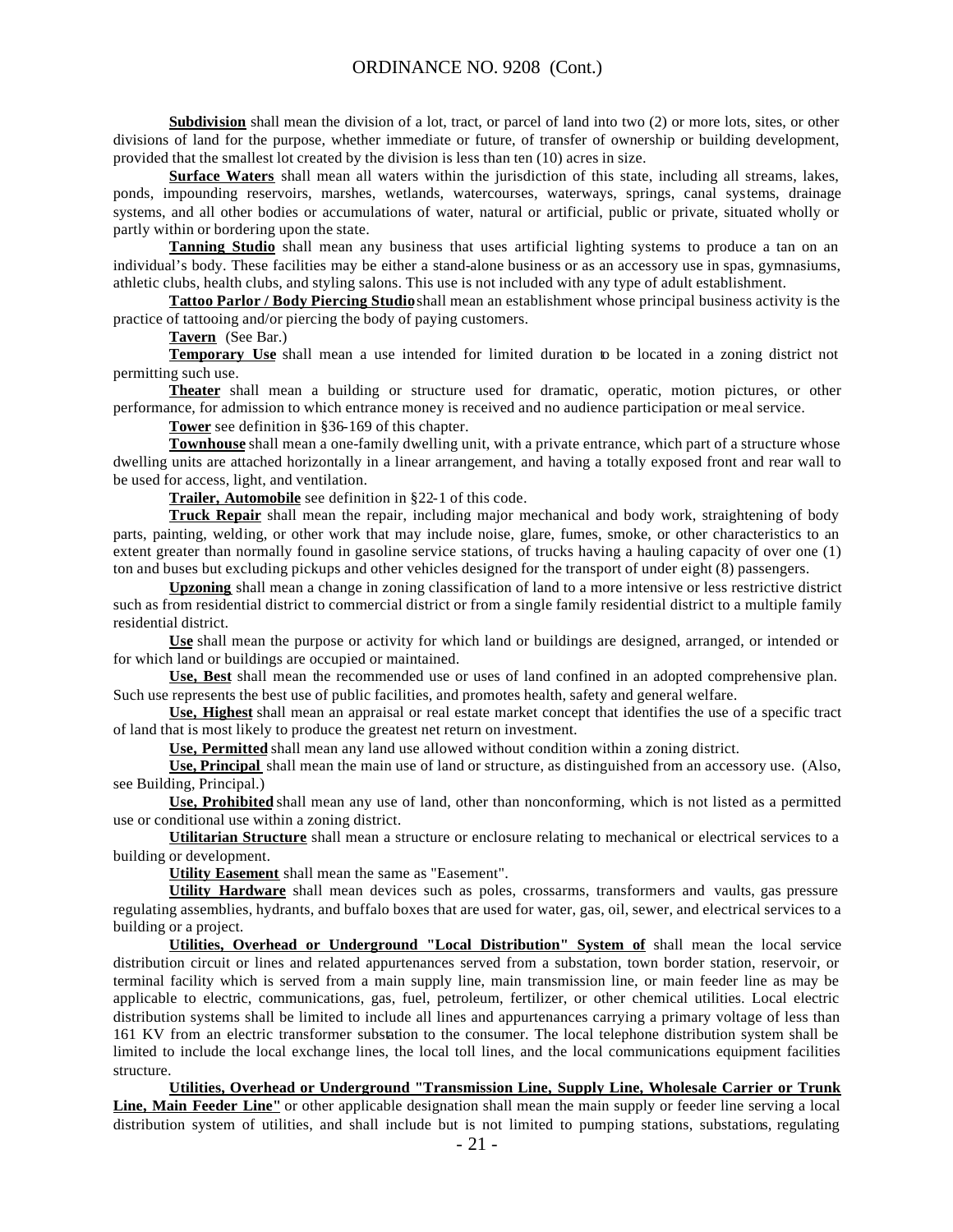stations, generator facilities, reservoirs, tank farms, processing facilities, terminal facilities, towers, and relay stations, and treatment plants.

**Utility Service** shall mean any device, including wire, pipe, and conduit, which carries gas, water, electricity, oil, wastewater and communications into a building or development.

**Variance** shall mean a relief from or variation of the provisions of this chapter, other than use regulations, as applied to a specific piece of property, as distinct from rezoning.

**Vegetation** shall mean all plant life; however, for purposes of this chapter it shall be restricted to mean trees, shrubs, and vines.

**Vehicle** shall mean every device in, upon, or by which any person or property is or may be transported or drawn upon a highway, excepting devices moved solely by human power or used exclusively upon stationary rails or tracks.

**Vehicle, Motor** (See Motor Vehicle.)

**Warehouse** shall mean a building used primarily for the storage of goods and materials.

**Warehouse and Distribution** shall mean a use engaged in storage, wholesale, and distribution of manufactured products, supplies, and equipment.

**Waste Handling System** shall mean any and all systems, public or private, or combination of said structures intended to treat human or livestock excrement and shall include the following types of systems:

 (A) **Holding pond** shall mean an impoundment made by constructing an excavated pit, dam, embankment or combination of these for temporary storage of liquid livestock wastes, generally receiving runoff from open lots and contributing drainage area.

 (B) **Lagoon** shall mean an impoundment made by constructing an excavated pit, dam, embankment or combination of these for treatment of liquid livestock waste by anaerobic, aerobic or facultative digestion. Such impoundment predominantly receives waste from a confined livestock operation.

 (C) **Liquid manure storage pits** shall mean earthen or lined pits located wholly or partially beneath a semi or totally housed livestock operation or at some removed location used to collect waste production.

 (D) **Sediment**shall mean a pond constructed for the sole purpose of collecting and containing sediment. **Wastewater Lagoon** (See Lagoon.)

**Waters of the State** shall mean all waters within the jurisdiction of this state, including all streams, lakes, ponds, impounding reservoirs, marshes, wetlands, watercourses, waterways, wells, springs, irrigation systems, drainage systems, and all other bodies or accumulations of water surface or underground, material or artificial, public or private, situated wholly within or bordering upon the state.

**Wetland** shall mean an area that is inundated or saturated by surface water or ground water at a frequency and duration sufficient to support, and that, under normal circumstances, does support, a prevalence of vegetation typically adapted for life in saturated soiled conditions, commonly known as hydrophytic vegetation.

**Wholesale Establishment** shall mean an establishment for the on-premises sale of goods primarily to customers engaged in the business of reselling the goods.

**Wholesale Trade** shall mean a use primarily engaged in selling merchandise to retailers; to industrial, commercial, institutional, farm or professional business users; or to other wholesalers; or acting as agents or brokers in buying merchandise for or selling merchandise to such persons or companies. The principal types of establishments included are: Merchant wholesalers; sales branches and sales offices (but not retail stores) maintained by manufacturing enterprises apart from their plants for the purpose of marketing their products; agents, merchandise or commodity brokers, and commission merchants; petroleum bulk storage, assemblers, buyers, and associations engaged in cooperative marketing of farm products. The chief functions of uses in wholesale trade are selling goods to trading establishments, or to industrial, commercial, institutional, farm and professional; and bringing buyer and seller together. In additional to selling, functions frequently performed by wholesale establishments include maintaining inventories of goods; extending credit; physically assembling, sorting and grading goods in large lots, breaking bulk and redistribution in smaller lots; delivery; refrigeration; and various types of promotion such as advertising and label designing.

**Yard** shall mean any open space on the same lot with a building or a dwelling group, which open space is unoccupied and unobstructed from the ground upward to the sky, except for building projections or for accessory buildings or structures permitted by this chapter.

**Yard, Front** shall mean a space between the front yard setback line and the front lot line or highway setback line, and extending the full width of the lot. On corner lots, the front yard shall always be on the narrow side of the lot.

**Yard, Rear** shall mean a space between the rear yard setback line and the rear lot line, extending the full width of the lot.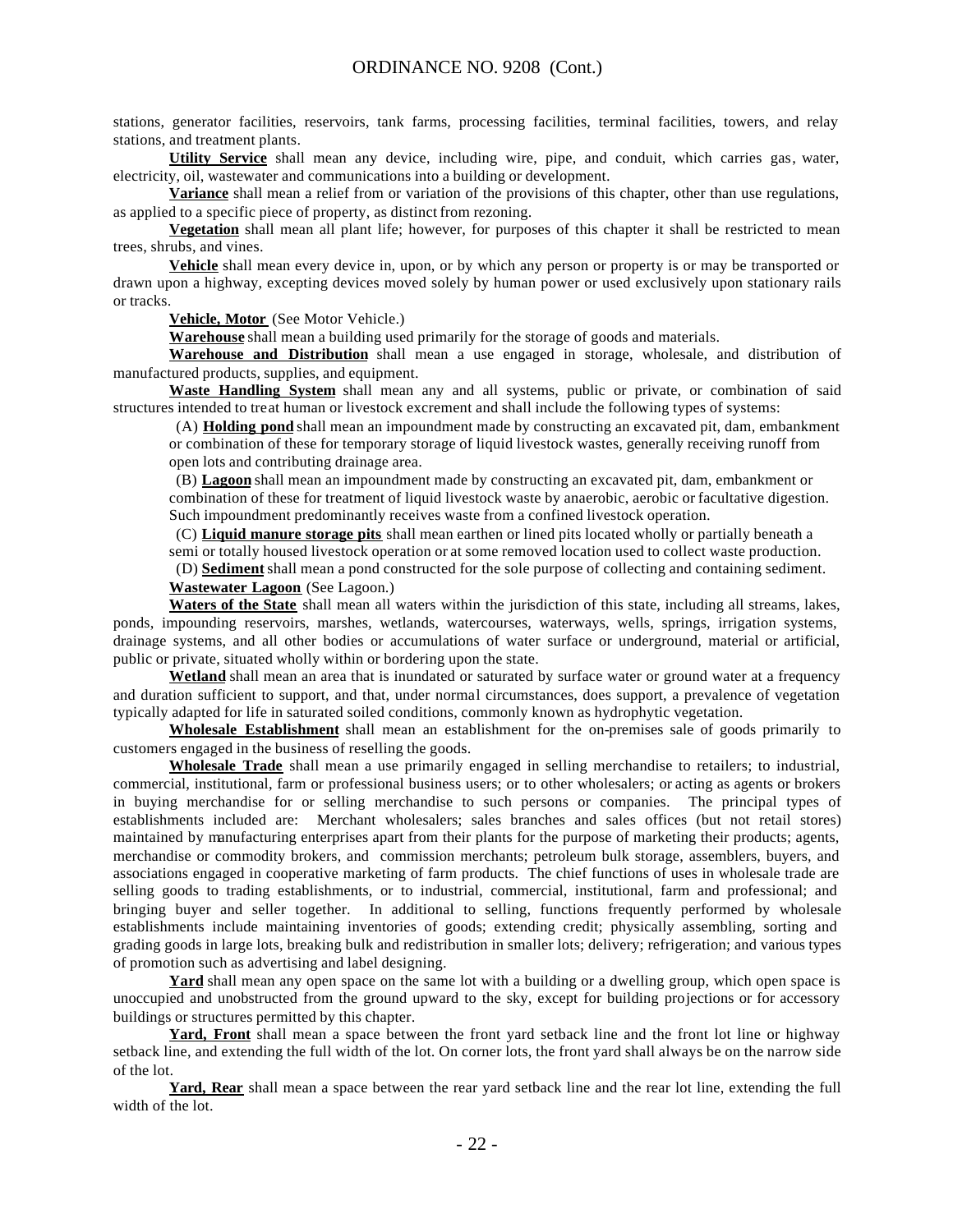**Yard, Side** shall mean a space extending from the front yard, or from the front lot line where no front yard is required by this chapter, to the rear yard, or rear lot line, between a side lot line and the side yard setback line.

**Zone Lot** shall mean a parcel of land in single ownership that is of sufficient size to meet minimum zoning requirements for area, coverage, and use, and that can provide such yards and other open spaces as required by this chapter.

**Zoning Official** shall mean the person or persons authorized and empowered by the city to administer and enforce the requirements of this chapter.

**Zoning District** shall mean the same as "District".

**Zoning District, Change of** shall mean the legislative act of removing one (1) or more parcels of land from one (1) zoning district and placing them in another zoning district on the Official Zoning Map.

Amended by Ordinance No. \_\_\_\_\_\_\_\_, effective\_